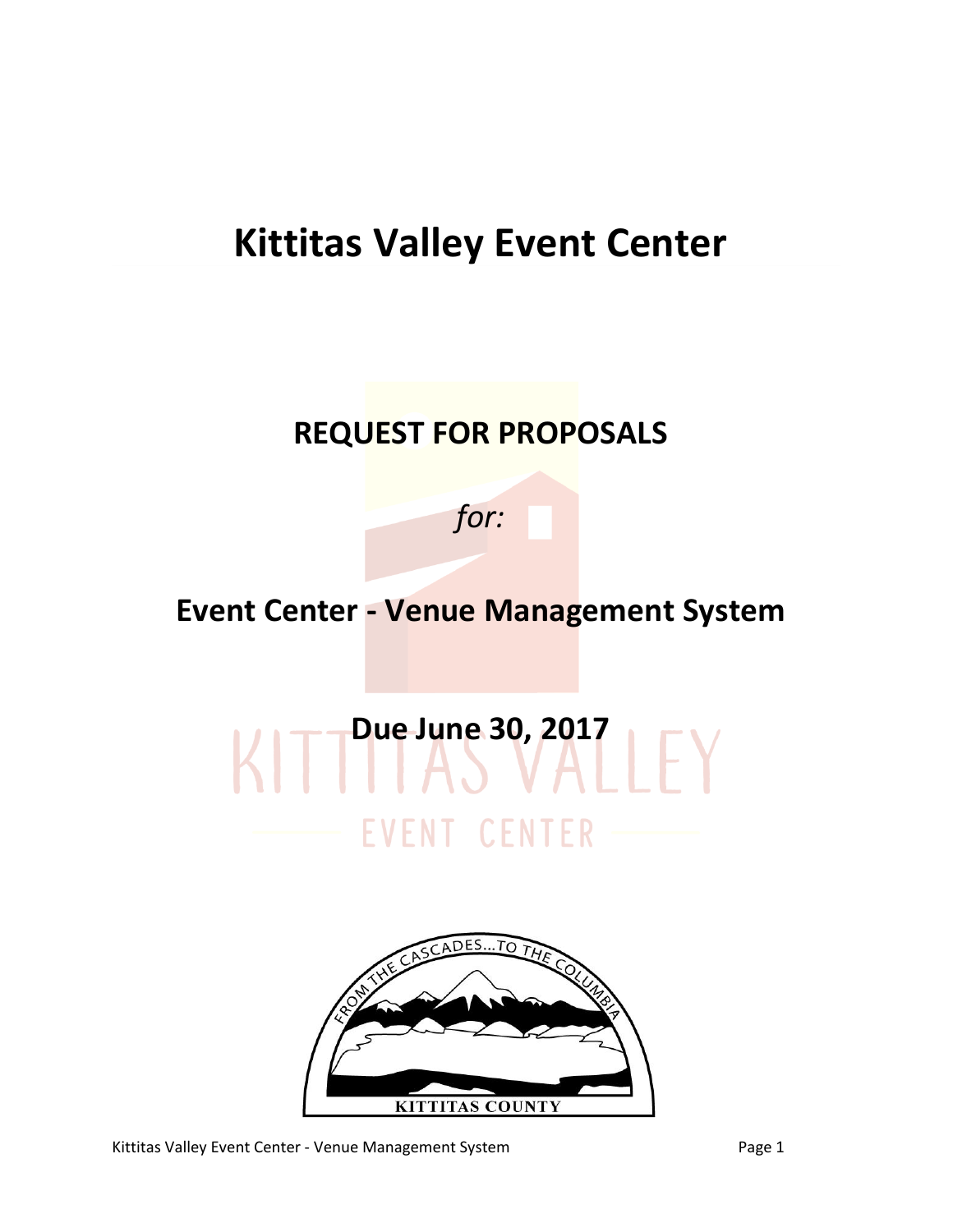#### **1.0 GENERAL INFORMATION**

#### **1.1 Introduction**

Proposers are invited to submit a formal written proposal for the purchase, implementation and ongoing maintenance and support of an event and venue management system for the Kittitas Valley Event Center.

The Kittitas Valley Event Center seeks a comprehensive management system that will provide a user friendly, seamless and integrated web based system for sales & marketing, scheduling administration, utilities scheduling, reporting, event management, operations, contract maintenance system, and accounting.

The solution should include:

- Automated workflow notification.
- Schedule and prioritize workload.
- Real time dashboards for status tracking and reporting.
- Work order and work flow approval.
- Seamless accounting –invoicing and billing functionality.
- **Contract Administration and Management.**
- **Easy and User friendly web based system.**

Our intent is to find a solution that can be integrated with existing IT architecture and other Kittitas Valley Event Center Systems, such as Microsoft Outlook.

The Kittitas Valley Event Center is interested in a quality total solution including project management, facilities engineering, training and maintenance, and technical support at a cost effective, competitive price.

# 1.2 **Organization/Operation** EVENT CENTER

This Request for Proposal (RFP) is initiated by the Kittitas Valley Event Center (KVEC). Responses will be evaluated and procurement recommendations will be made by KVEC to the Kittitas County Board of County Commissioners for approval. If any proposal or portions thereof are accepted, the ensuing operation of resulting systems will be accomplished by the Event Management System Vendor.

### **1.3 Kittitas Valley Event Center Contacts**

The designated buyer, is the sole point of contact within the Kittitas Valley Event Center regarding ALL questions, comments, or concerns for this RFP. Contact with any other Kittitas Valley Event Center employees regarding this proposal is forbidden and could result in disqualification from the proposal process.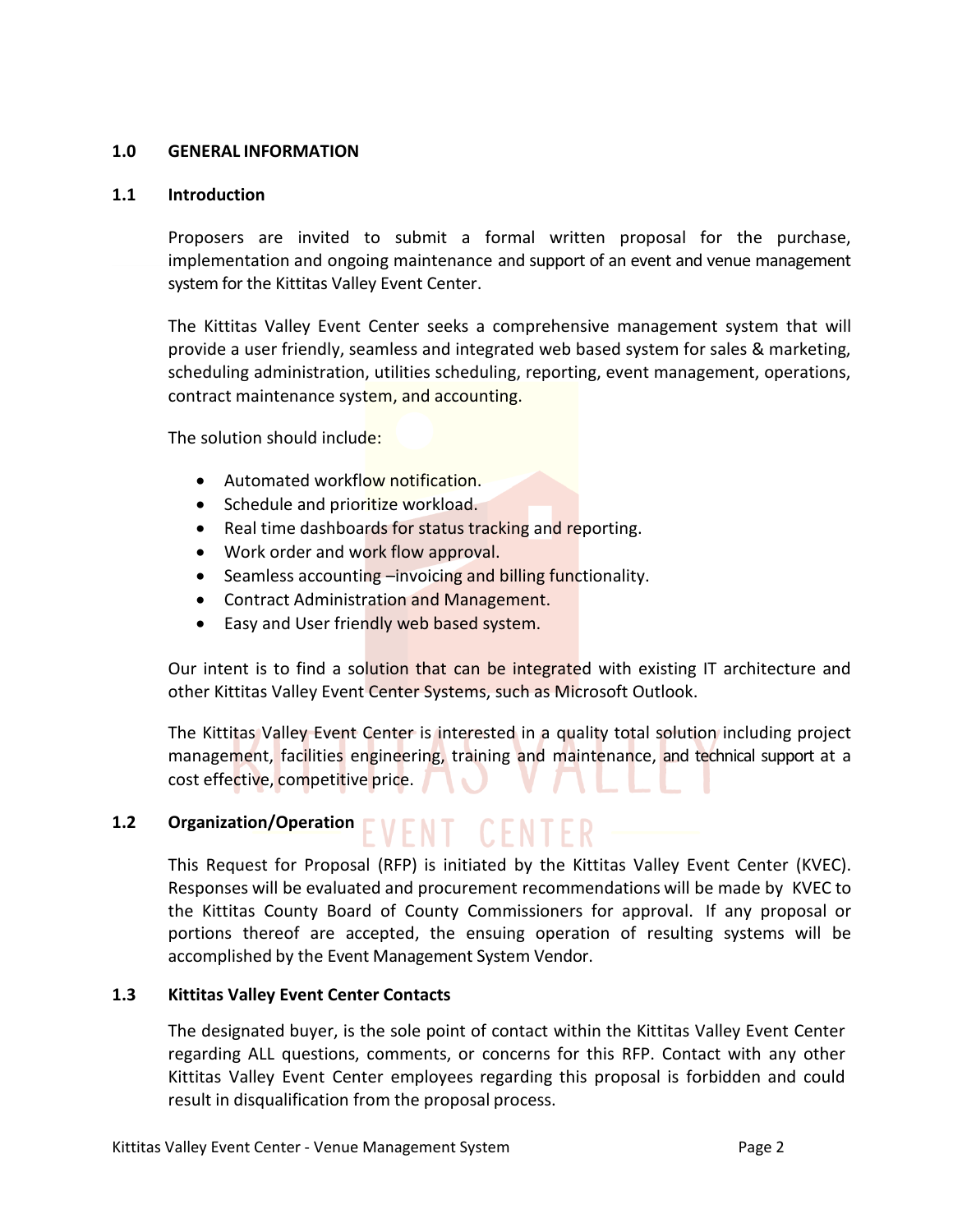Jill Scheffer Director, Kittitas Valley Event Center Cell: 509-899-7692 Office: 509-962-7675 Kittitas County | 901 East 7<sup>th</sup> Avenue | Ellensburg WA 98926 [jill.scheffer@co.kittitas.wa.us](mailto:jill.scheffer@co.kittitas.wa.us) | [http://www.co.kittitas.wa.us](http://www.co.kittitas.wa.us/)

#### **1.4 Background**

The Kittitas Valley Event Center seeks a provider who can supply a user friendly, comprehensive, fully integrated but modular business management system covering all aspects of venue and event management to maintain high quality customer satisfaction and effective operation of KVEC.

#### **Business Inclusion and Development**

KVEC encourages Proposers to consider utilization of subcontractors and to provide Minority Business Enterprise and Women Business Enterprise (MBE/WBE) subcontractors with a full and fair opportunity to submit proposals to participate on this contract. Proposers are encouraged to use the suggested voluntary outreach efforts by contacting the Buyer to obtain the necessary forms and instructions.

#### **Insurance Requirements**

The successful proposer will be required to purchase and maintain, during the term of the contract, insurance as described in Exhibit E and agrees to the indemnification agreement therein

# **2.0 ADMINISTRATIVE TERMS AND CONDITIONS**

#### **2.1 Introduction**

All proposer(s) to this RFP must agree to the terms and conditions of Section 2.0. Any exceptions should be made in writing and included in the submitted response.

### **2.2 Ownership**

All copies of this RFP, including all Appendices will remain the property of Kittitas Valley Event Center. This document may be copied for the purpose of responding to this request. Submitted proposals are to be considered the property of the Kittitas Valley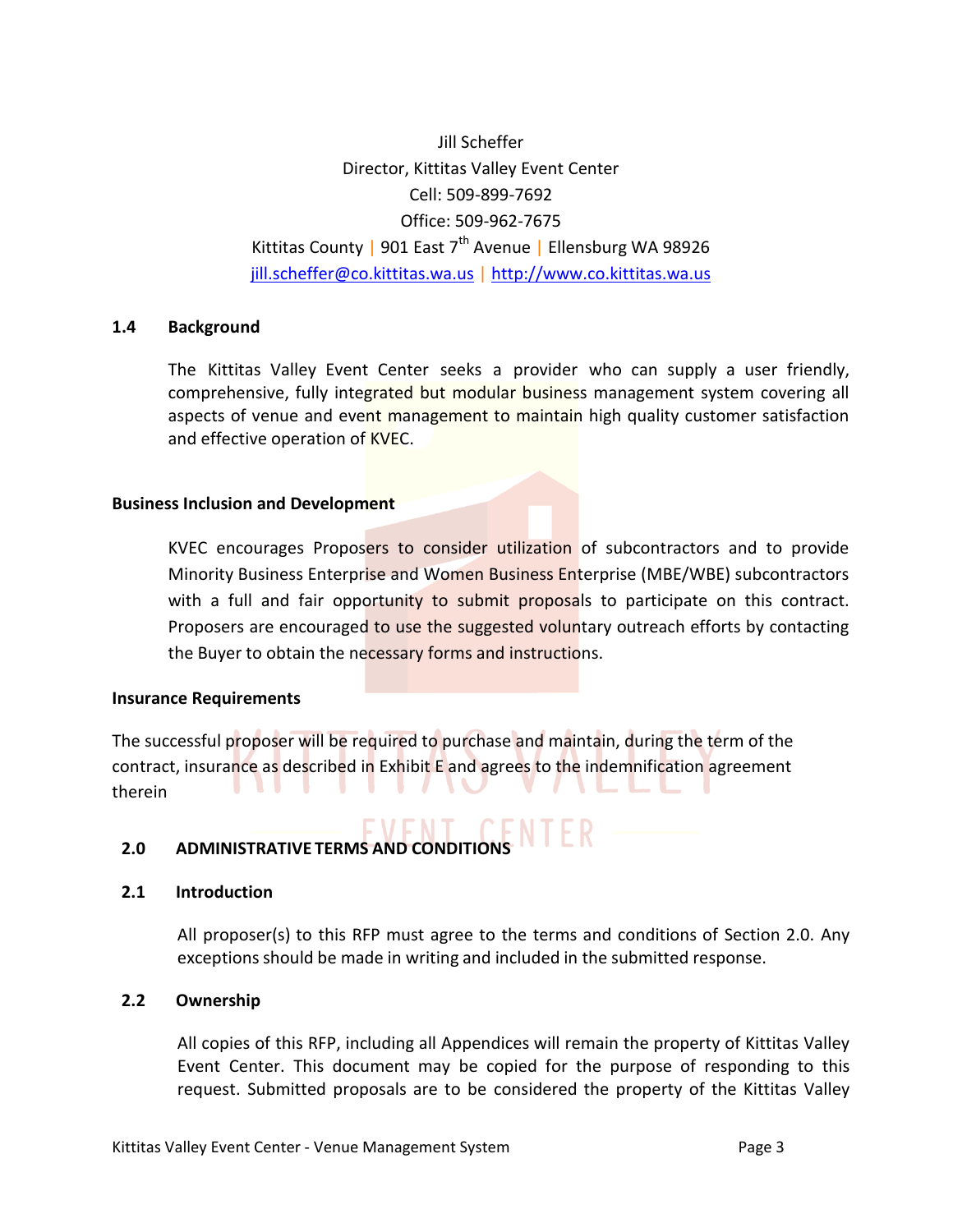Event Center and will not be returned.

# **2.3 Right to Change**

The Kittitas Valley Event Center reserves the right, at any time, to amend, supplement, withdraw or otherwise change this RFP.

# **2.4 Implied Offer to do Business**

The issuance of this RFP does not imply that the Kittitas Valley Event Center is making an offer to do business with any RFP recipient. The Kittitas Valley Event Center reserves the right to accept any complete response, or portion thereof, or to accept none of the responses. The Kittitas Valley Event Center makes no commitment and is not obligated to any respondent.

# **2.5 Questions and Inquires**

During review of the RFP and preparation of proposals, Proposers may discover certain errors, omissions or ambiguities. If so, or if in doubt about the meaning of any part of this RFP, submit written questions to the designated purchasing agent with the RFP number no later than two days following the Pre-Proposal Conference. This is to give KVEC time to answer the questions and distribute written responses to all Proposers. **All communications about this Request for Competitively Sealed Proposals must be directed through the following County representative**:



- 1. Verbal questions and explanations are not permitted other than at the Pre-Proposal Conference. Do not rely on oral instructions or clarifications. Verbal agreements or representations are not binding.
- 2. KVEC reserves the right to contact proposer for clarification after proposals are opened, if such is deemed desirable by KVEC.
- 3. Proposer shall not contact County employees or Officers to explain, clarify or discuss their proposals before an award has been made except as set out in this section.
- 4. Violation of these provisions by proposer may lead to disqualification of its proposal.
- 5. If the proposer does not ask questions or clarify assumptions, KVEC will assume the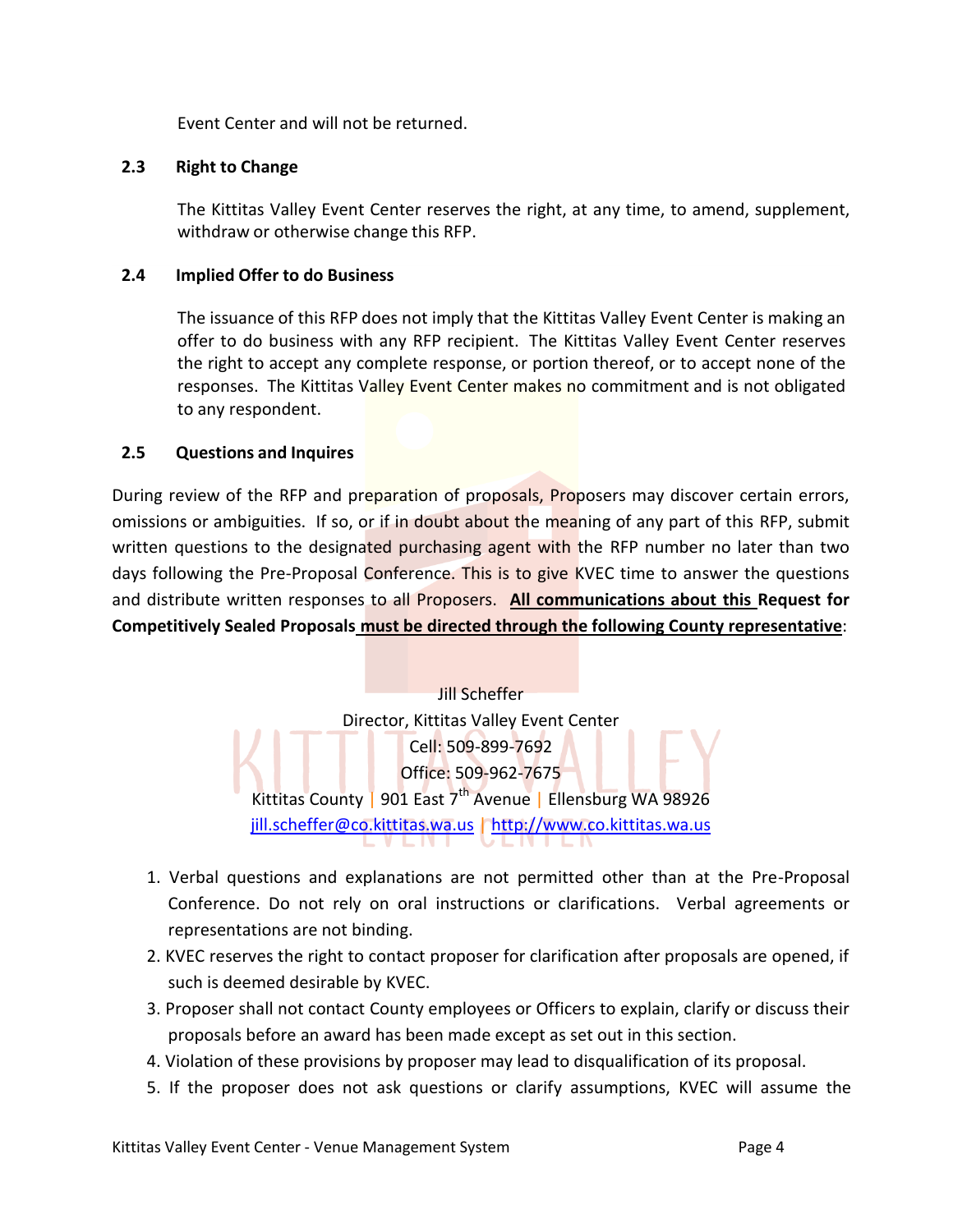proposer agrees with, and understands, KVEC's requirements.

# **2.6 Notification and Due Date**

# **1. Each firm's proposal must be typed and submitted as:**

- a) One (1) Original clearly marked "ORIGINAL" on the front.
- b) Four (4) legible hard Copies each clearly marked "COPY" on the front.
- c) One (1) electronic copy on flash drive of the entire submittal with the firm name, solicitation number and submittal name on the front.
- 2. No modifications or addenda will be accepted after the proposal submission date and time unless requested by KVEC.
- 3. Proposals received after the due date and time will not be accepted and will be returned to the proposer unopened.
- 4. All shall be submitted in a sealed package. Faxed or emailed responses are not acceptable.

5. The original proposal shall be clearly marked "ORIGINAL" and signed in blue ink, by hand, in the space marked Authorized Signature.

6. The exterior of the sealed package shall reference the RFP name and number. The Kittitas Valley Event Center is not responsible for submissions not properly identified.

7. The submission envelope should be clearly marked with the firm's name and address with notation "**RFP** - **KVEC Event and Venue Management System**". All proposals shall be received by the due date and should be directed to:

> Jill Scheffer Director, Kittitas Valley Event Center Cell: 509-899-7692 Office: 509-962-7675 Kittitas County | 901 East 7<sup>th</sup> Avenue | Ellensburg WA 98926 [jill.scheffer@co.kittitas.wa.us](mailto:jill.scheffer@co.kittitas.wa.us) | [http://www.co.kittitas.wa.us](http://www.co.kittitas.wa.us/)

# **2.7 Presentations**

Selected Proposers, at Kittitas Valley Event Center discretion, may be asked to provide a formal proposal presentation. A requested presentation will not imply a commitment or award. Presentations by video conference will be accepted by prior arrangement.

# **2.8 Proposal Preparation**

All responses to this RFP should be clear and concise. Responses of excessive length or containing excessive advertisement are discouraged. Simple schematics, graphics, connectivity diagrams and illustrations, including photographs are encouraged.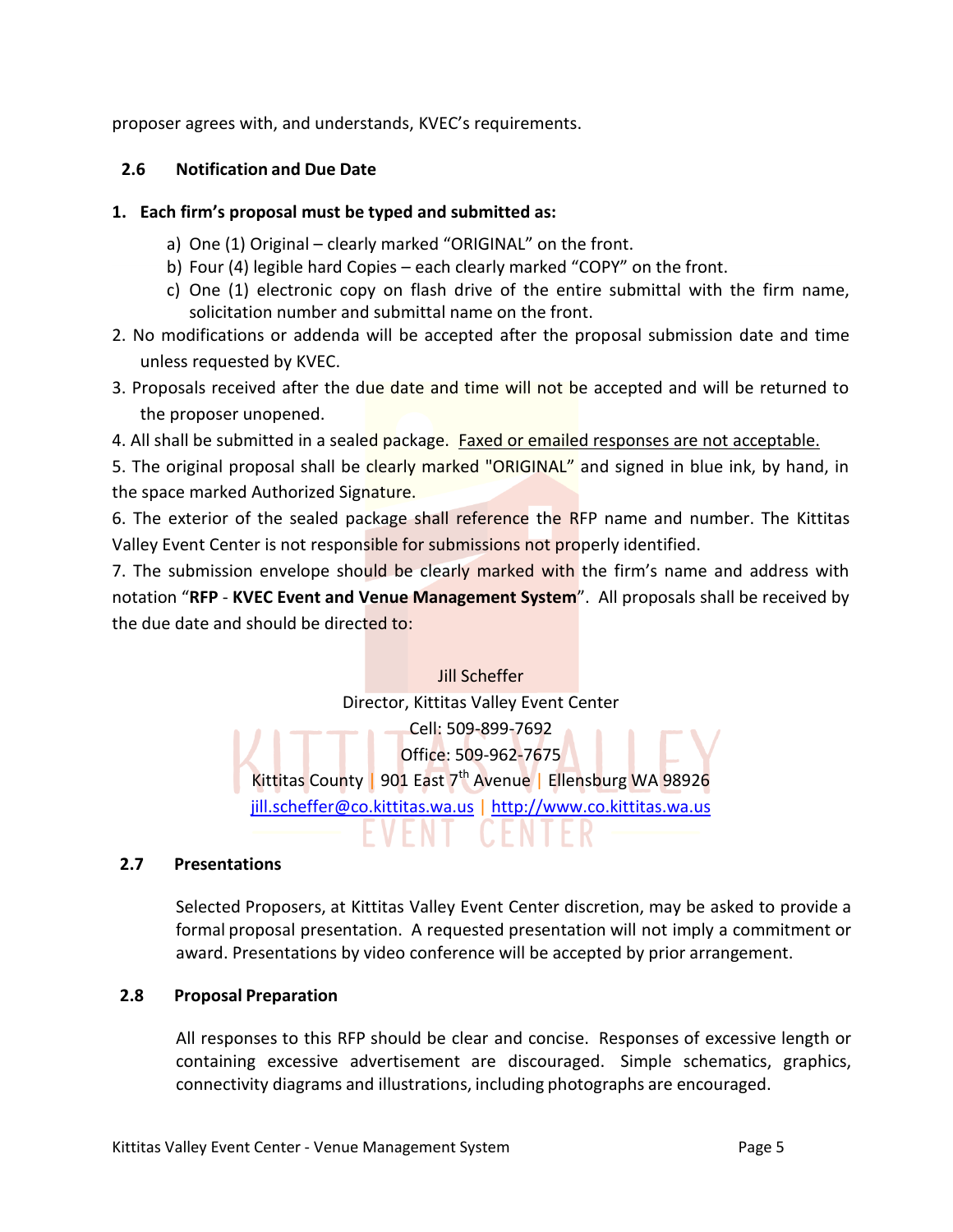Responses should distinguish between current available products and services and those still under development or in the process of becoming a product or service. The Kittitas Valley Event Center is inclined to make recommendations based on currently deliverable items.

#### **2.9 Incurred Costs**

The Kittitas Valley Event Center will not be responsible for any costs incurred by a Proposer in preparing, delivering or presenting responsesfor this RFP.

#### **2.10 Evaluation Process**

The Kittitas Valley Event Center project team will carefully and thoughtfully consider all RFP responses. Responses will be scored against weighted requirements. Price, functionality, and support will be key selection factors. Proposer references may be contacted and financial status information may be obtained. Weighted requirements will be evaluated as follows:

| <b>Points</b> | <b>Evaluation Basis</b>                                                                                                                                                    |
|---------------|----------------------------------------------------------------------------------------------------------------------------------------------------------------------------|
| 50            | Functional Match to KVEC Requirements - The extent to which the<br>proposed solution meets all of KVEC's requirements as detailed in<br>Section 4.2, Detailed Requirements |
| 15            | Technical Match to KVEC Requirements - How well the proposed<br>software solution meets KVEC's requirements as detailed in Section 4.3,<br><b>Detailed Requirements</b>    |
| 10            | Customer References, Development Approach and Delivery – Criteria<br>addressed in Sections 5 and 6                                                                         |
| 25            | <b>Cost</b> – The amount and structure of the fees proposed to perform the<br>services defined in the Scope of Work                                                        |
| 100           | <b>Maximum Evaluation Points</b>                                                                                                                                           |

### **2.11 Non-Disclosure**

All information contained in this RFP is proprietary to the Kittitas Valley Event Center and may not be divulged or disclosed to any other party without the prior written consent of the Kittitas Valley Event Center.

#### **2.12 Public Information**

All information, documentation, and other materials submitted in response to this RFP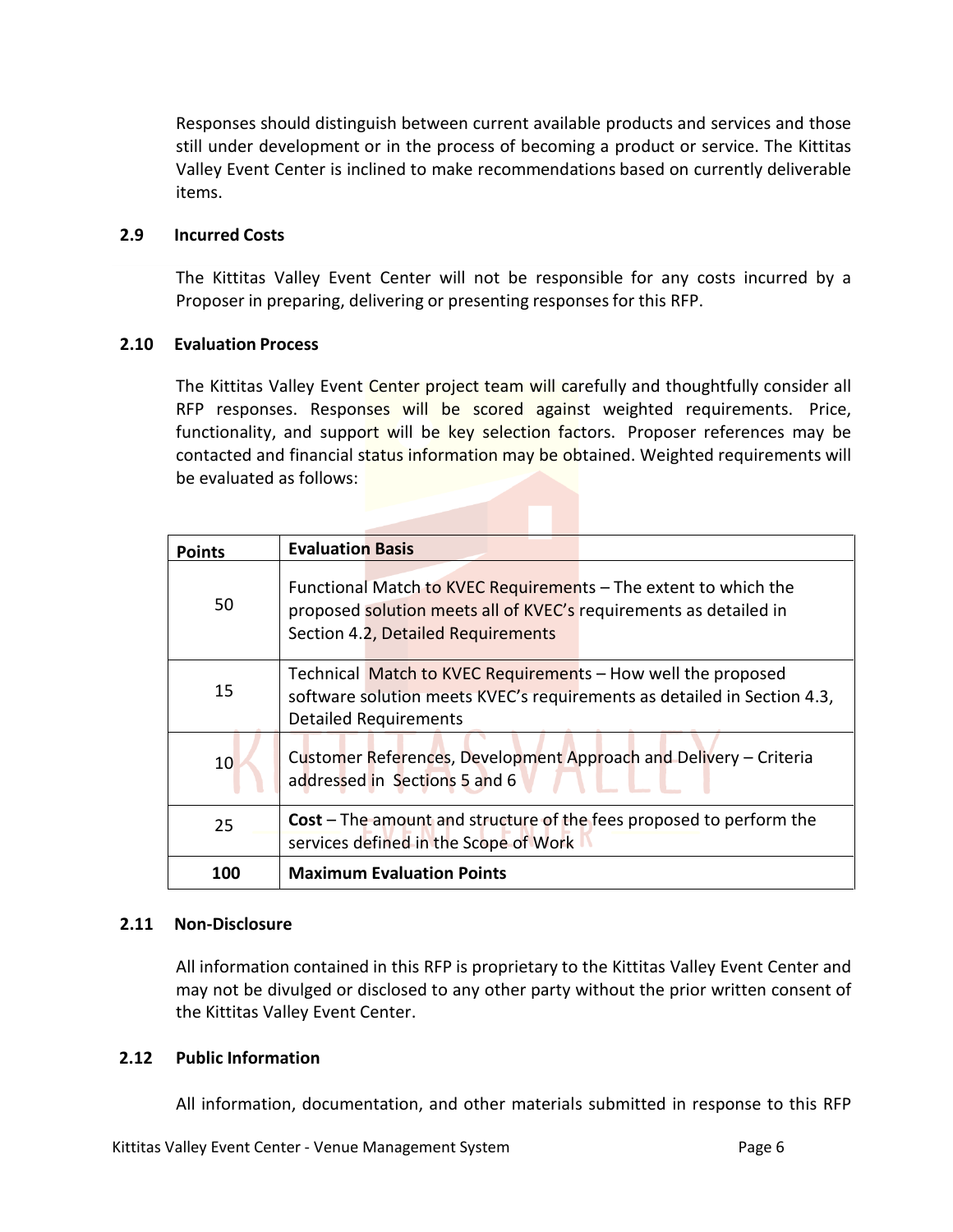are subject to public disclosure under the Washington State Freedom of Information Act after the solicitation is completed and contract executed with the selected Proposer.

# **2.13 Respondent Responsibility**

By submitting a proposal, the Proposer represents that they have read and understand the RFP. The contents of any submitted proposal will be considered an offer to contract by the Proposer.

# **3.0 DELIVERABLES**

# **3.1 Introduction**

This section describes the complete contents of what the Kittitas Valley Event Center expects in each response. Each Proposer is asked to submit all of the requested data in the order as listed, in the format, if any, described. If it is felt that deviation is necessary, an explanation should be given. Each response should have a cover page which references the title of this RFP and clearly displays the name of the responding company.

# **3.2 Approach**

Proposer(s) should carefully describe the approach to be used to deliver the completed system to the Kittitas Valley Event Center. Note where standard products are to be used and where there will be custom engineering. Identify all business partners and third party interests. Pay particular attention to the description of the technical approach to be used.

# **3.3 Proposed Solution**

Please provide a full description of the proposed solution and describe how it meets the requirements of Section 4. If some of the functionality asked for cannot be provided, either indicate by marking these items as "not available", or explain how this functionality might otherwise be accomplished or performed. Please address each Operations Function and Request listed in Section 4.

### **3.4 Warranties**

Any expressed warranty (or warranty policy) should be supplied. A list of restrictions should also be included, as well as description of how fixes and/or enhancements are to be provided and supported.

Where support restrictions apply to any regularly supported (or unique) system elements, ensure that there is clear traceability to any restriction.

The period of no-charge warranty coverage for each component of the solution should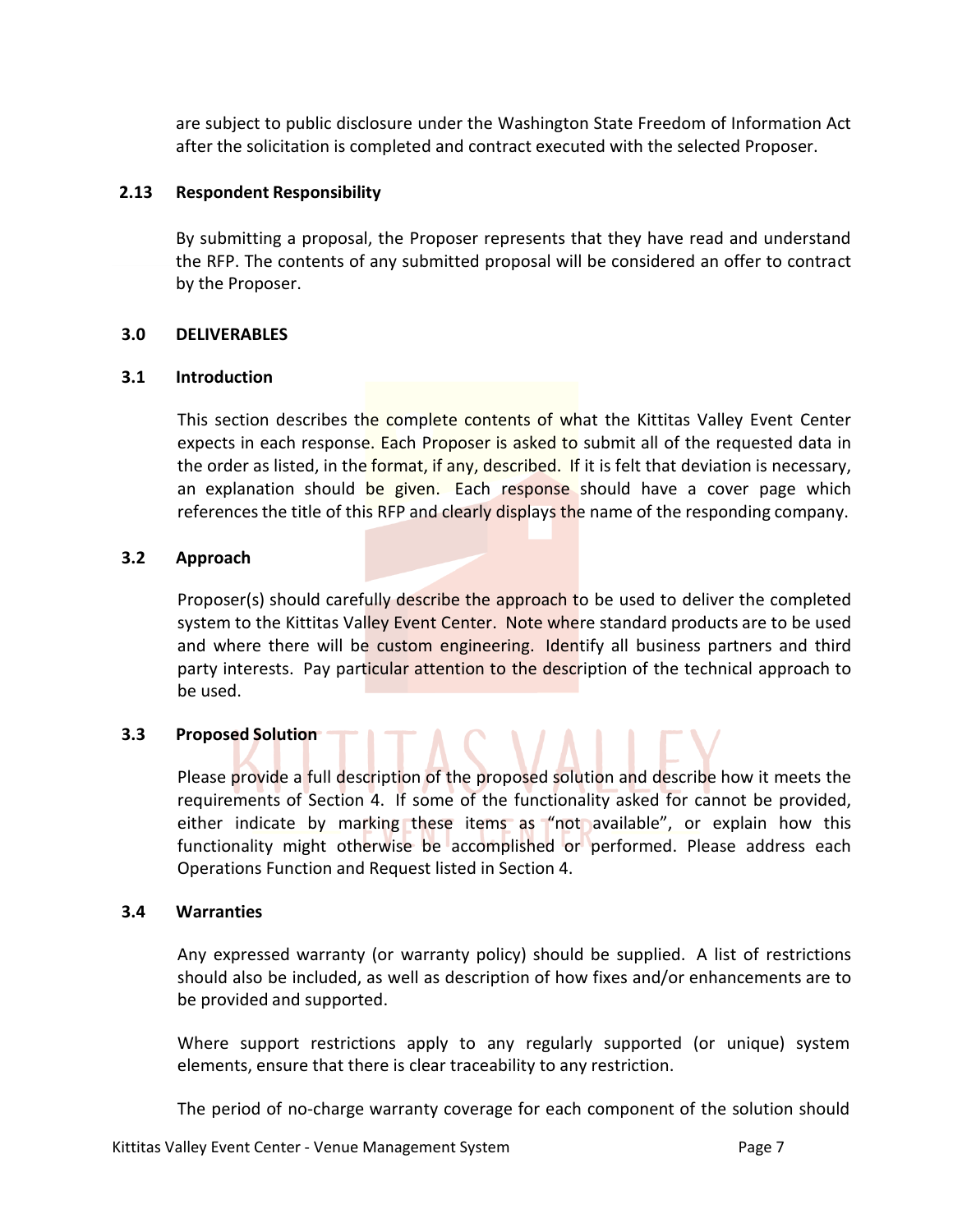be supplied. Also included should be any performance warranties such as response times, etc.

### **3.5 Maintenance and Support**

Enclose all details of proposed annual maintenance and support of the products and services, including renewal period, identification of provider, etc. including costs for each of the next five years.

#### **3.6 Contracts and Licenses**

The successful proposer will be required to execute a contract in substantially the same form as these specifications. The form will be tailored by KVEC Attorney to meet the particular requirements of this procurement.

#### **3.7 Subcontractors**

All third party subcontractors proposed in the response should be identified as well as what the current working relationships are. Sample contracts (or other agreement documents) should be included under which these parties will perform their services and the responsibilities. Use of third party products should include the providers and manufacturers name(s) and address(es).

### **3.8 Third Party Products and Services**

If third party products and/or services are part of the response, a description of pertinent vendor services available to support the proposed solutions should be included. Considerations should be hardware maintenance, software, networks, training and other services (remote diagnosis, hotline availability, support of new releases, etc.). Also describe availability and capability to adjust programs, screens, lists and other forms of customer requirements.

# **3.9 Itemized Cost Estimates**

Responses should include the cost/price to the Kittitas Valley Event Center of all components of the solutions proposed. The costs should be clearly identified on Price Sheet included. All components of the proposed solution, broken out as:

- Installation
- Project Management
- Training (administrator and user)
- Documentation
- Ongoing support and maintenance
- Upgrades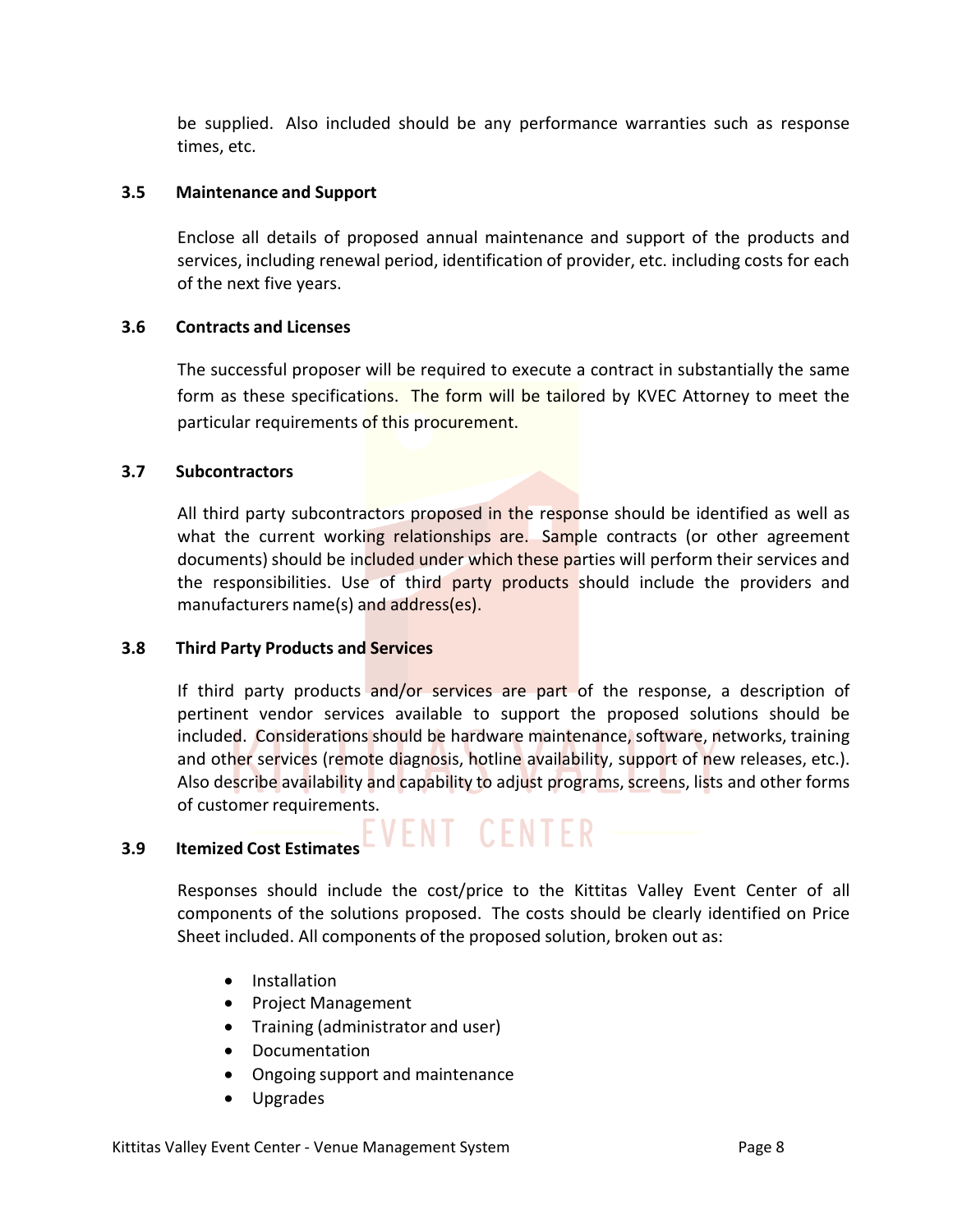- Engineering
- Other proposed items

List any services that would be provided with the system at no charge. Cost should be included for every component of the solutions proposed. Any planned or expected cost changes and the timing of the changes should be noted.

Projected costs of upgrading intermediate hardware/software to a final solution should be specifically identified.

# **3.10 Delivery, Payment Terms**

Please provide the best delivery schedule from receipt of order to final installation. KVEC does not pay freight and payment terms. The Kittitas Valley Event Center prefers graduated payment terms requiring a percentage payment upon delivery and substantial percentage payment upon the Kittitas Valley Event Center acceptance of an operational system with Net 30 Days in both cases from receipt of invoice.

### **3.11 Supporting Documentation**

Be prepared to supply or identify all documentation explaining the use and operation of products and services in the proposed solution such as system descriptions, operating procedures, end-user guides, system software guides, DBMS procedures, communication procedures, etc.

# **3.12 Business Information and Supplier Information**

Documentation requested in Sections 5 and 6.

# **4.0 KITTITAS VALLEY EVENT CENTER DETAILED REQUIREMENTS**

### **4.1 Introduction**

This section describes the Kittitas Valley Event Center' specific requirements for the Event and Venue Management Services being requested.

EVENT CENTER

### **4.2 Functional Requirements**

# **Able to provide function: 1 – No; 2 – Qualified No; 3 – Qualified Yes; 4 – Yes** Description should describe transaction and how it is accomplished for availability responses 2, 3, and 4. If provided by a third party or partner, provide product name, product releases certified, description, and how it integrates with vendor technology.

### **4.2.1 Sales and Marketing Functionality**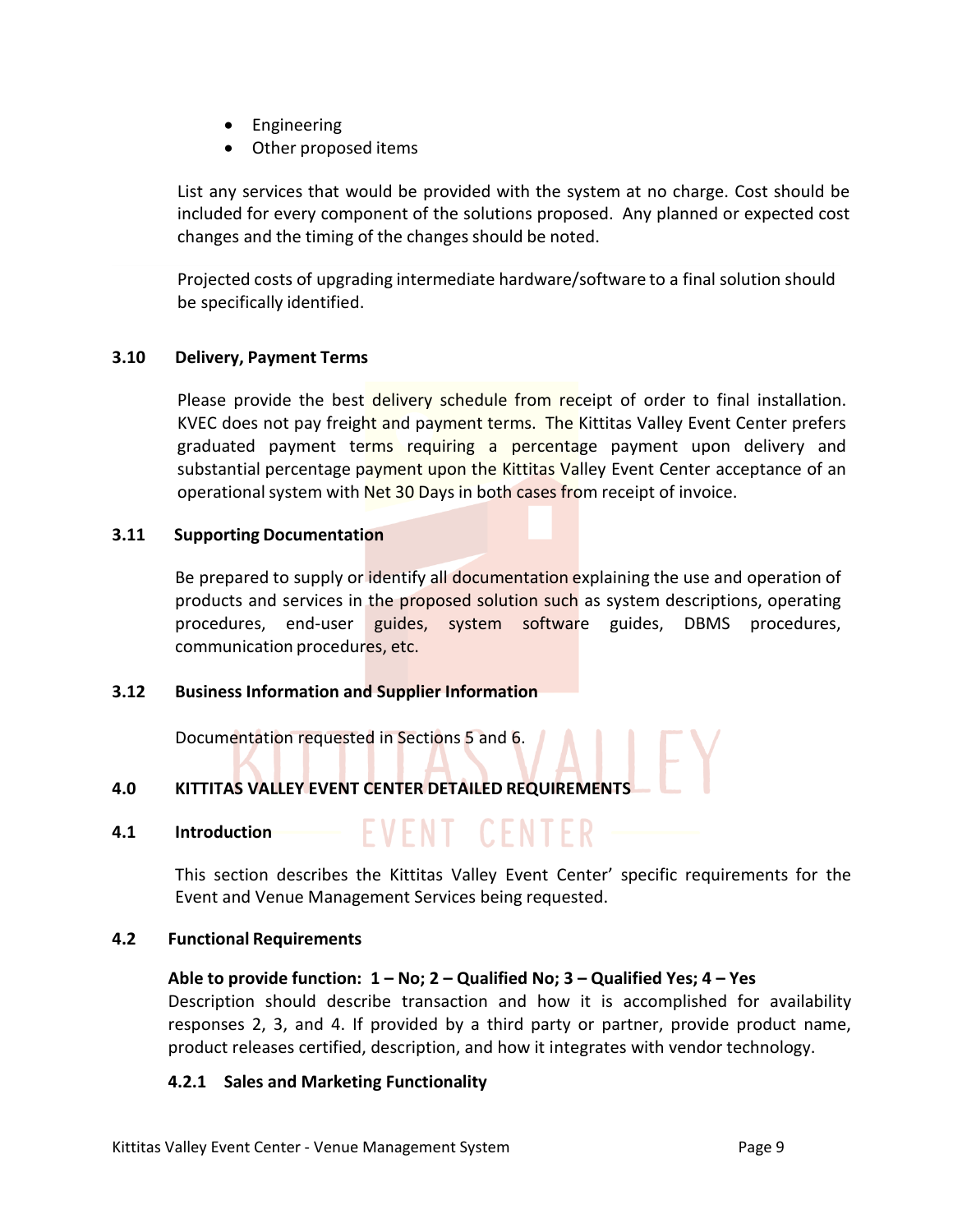| <b>Operations Function</b><br>(Today)                                                                                 | Able to<br><b>Provide</b><br><b>Function?</b> | Describe capability: how is it<br>accomplished?<br>(Required for 2, 3, or 4 response) |
|-----------------------------------------------------------------------------------------------------------------------|-----------------------------------------------|---------------------------------------------------------------------------------------|
| Ability to create, track and maintain<br>client database.                                                             |                                               |                                                                                       |
| Ability to search any client event.                                                                                   |                                               |                                                                                       |
| Ability to project potential event<br>revenue.                                                                        |                                               |                                                                                       |
| Ability to enter call notes and set up<br>follow-up reminders.                                                        |                                               |                                                                                       |
| Able to search for event account history<br>including all electronic correspondences.                                 |                                               |                                                                                       |
| Ability to generate predefined sales<br>reports, event reports, canned reports of<br>Sales and Marketing information. |                                               |                                                                                       |
| Access to scheduling administration<br>module.                                                                        |                                               |                                                                                       |
| Ability to import/export from KVEC or<br>other applicable COD systems.                                                |                                               |                                                                                       |
| Sales administration feature to set<br>overall parameters of the sales and<br>marketing module.                       |                                               |                                                                                       |

# **4.2.2** Scheduling Administration Functionality

| <b>Operations Function</b><br>(Today)                                                                   | Able to<br><b>Provide</b><br><b>Function?</b> | Describe capability: How is it<br>accomplished?<br>(Required for 2, 3, or 4 response) |
|---------------------------------------------------------------------------------------------------------|-----------------------------------------------|---------------------------------------------------------------------------------------|
| Ability to book new events.                                                                             |                                               |                                                                                       |
| Maintain existing events real time.                                                                     |                                               |                                                                                       |
| Find what events are being held in which<br>spaces.                                                     |                                               |                                                                                       |
| Ability to accurately show availability of<br>exact and best space to use for a new<br>event requested. |                                               |                                                                                       |

FY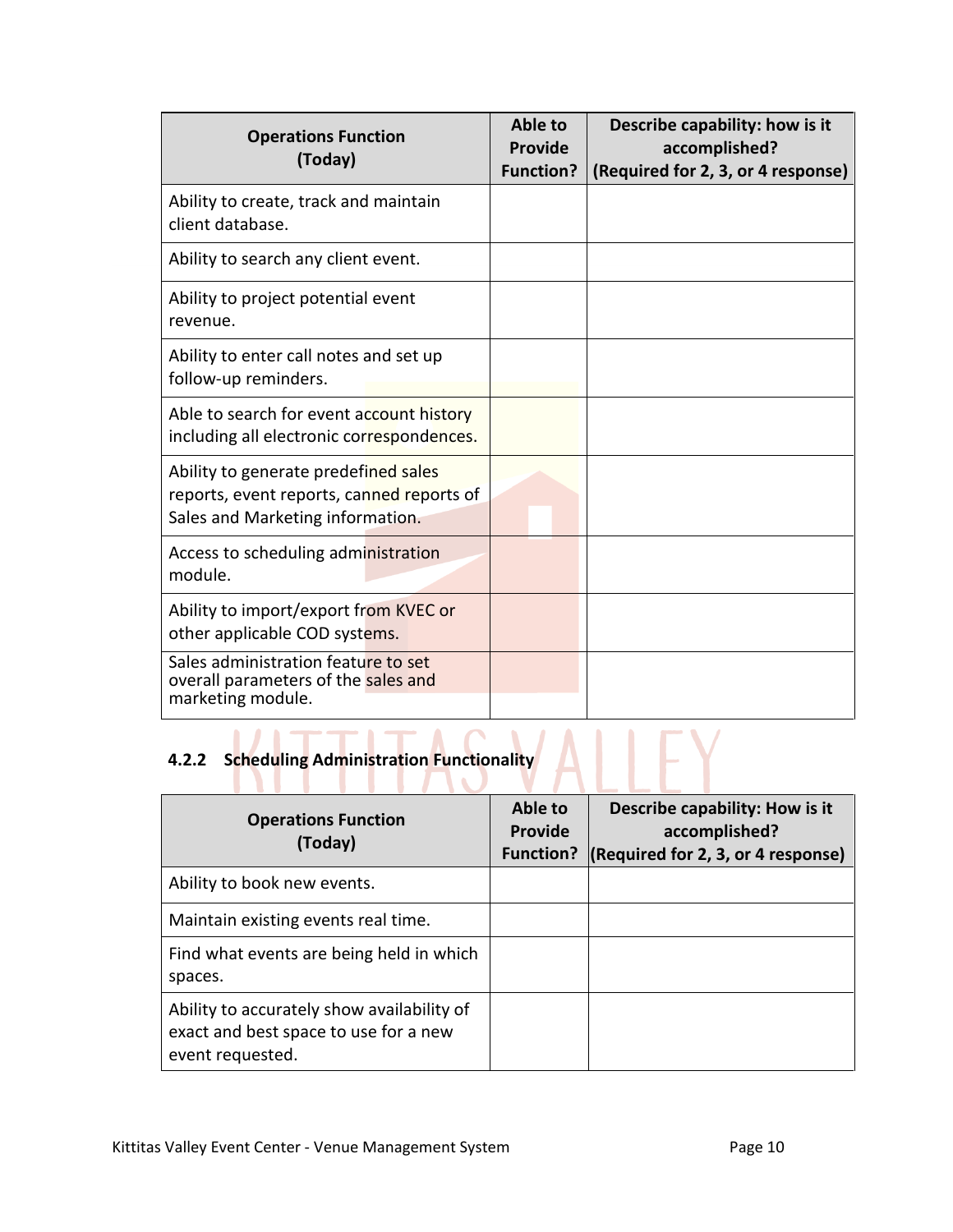| Search ability to find contacts, company,<br>address database.                                 |  |
|------------------------------------------------------------------------------------------------|--|
| Ability to check budgets, active and<br>remaining use days in a client's account.              |  |
| Ability to review events in the overflow<br>area.                                              |  |
| Ability to review event activity or to<br>investigate changes made to events.                  |  |
| Rate calculation ability to obtain a rate<br>amount for any location, equipment or<br>service. |  |
| Option to make mass updates on a group<br>of events depending on select criteria.              |  |
| Administration feature to set overall<br>parameters of Scheduling Administration<br>module.    |  |

# **4.2.3 Event Administration Functionality**

| <b>Operations Function</b><br>(Today)                                                                                                                                         | Able to<br><b>Provide</b><br><b>Function?</b> | Describe capability: How is it<br>accomplished?<br>(Required for 2, 3, or 4 response) |
|-------------------------------------------------------------------------------------------------------------------------------------------------------------------------------|-----------------------------------------------|---------------------------------------------------------------------------------------|
| Ability to schedule an event, assign<br>equipment and services, and draw room<br>drawing for set up.                                                                          |                                               |                                                                                       |
| Able to update any previously made<br>assignments for a given event.                                                                                                          |                                               |                                                                                       |
| Ability to generate production reports<br>like the department instructions,<br>location schedule, operations report,<br>house notes, staff assignments,<br>equipment reports. |                                               |                                                                                       |
| Ability to accommodate any special print<br>options needed for event document<br>information.                                                                                 |                                               |                                                                                       |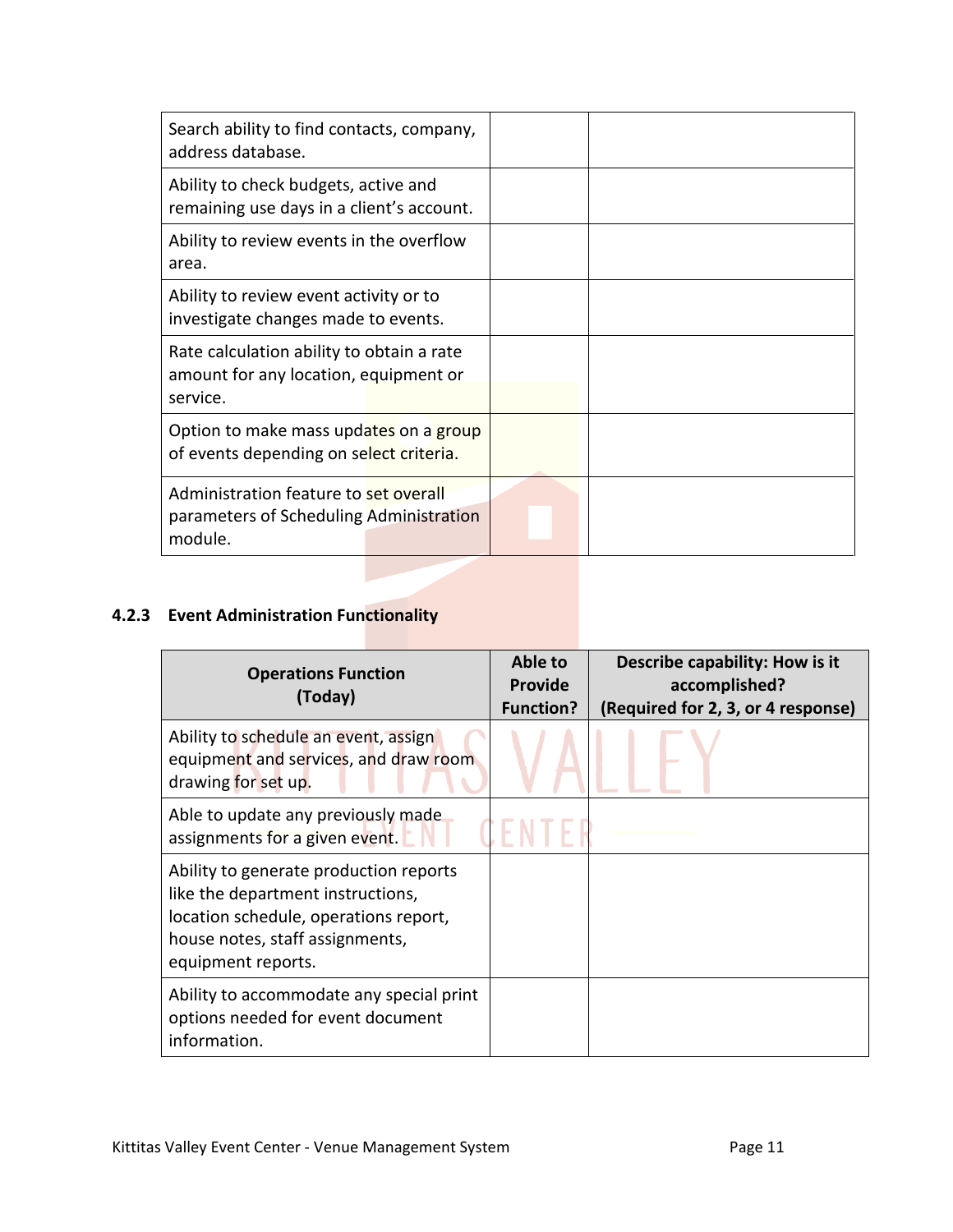| Ability to customize each event and look<br>up complete details with respect to that<br>particular event to get a snap shot of the<br>event, the event profile, have a event<br>audit and if authorized perform<br>maintenance. |  |
|---------------------------------------------------------------------------------------------------------------------------------------------------------------------------------------------------------------------------------|--|
| Ability to review, display and print key<br>sections of the event profile.                                                                                                                                                      |  |
| Ability to review all locations booked for a<br>given event with most up to date<br>information.                                                                                                                                |  |
| Ability to retrieve and maintain near real<br>time information of facility use depending<br>on a client's schedule.                                                                                                             |  |
| Ability to enter, retrieve and maintain set<br>up instructions for each division in KVEC<br>within set criteria specified like day-to-<br>day, room-to-room, hour-to-hour.                                                      |  |
| Ability to send out electronic<br>announcements, jot down notes, lesson<br>learned information regarding any event,<br>assignment, location, equipment that is<br>valuable information to be shared within<br>KVEC.             |  |
| Ability to generate, update, save facility<br>drawings representing rooms in KVEC.                                                                                                                                              |  |
| Ability to review all charges, payments,<br>ticket sales for an event, make any<br>necessary adjustments, produce an<br>invoice or refund, make a deposit, and<br>make an event settlement.                                     |  |
| Ability to request adjustments to any<br>settlement category, identify which<br>settlement category to use for specific<br>purpose and set appropriate accounting<br>reference for a given event.                               |  |
| Ability to log emails and phone calls into<br>the event notes.                                                                                                                                                                  |  |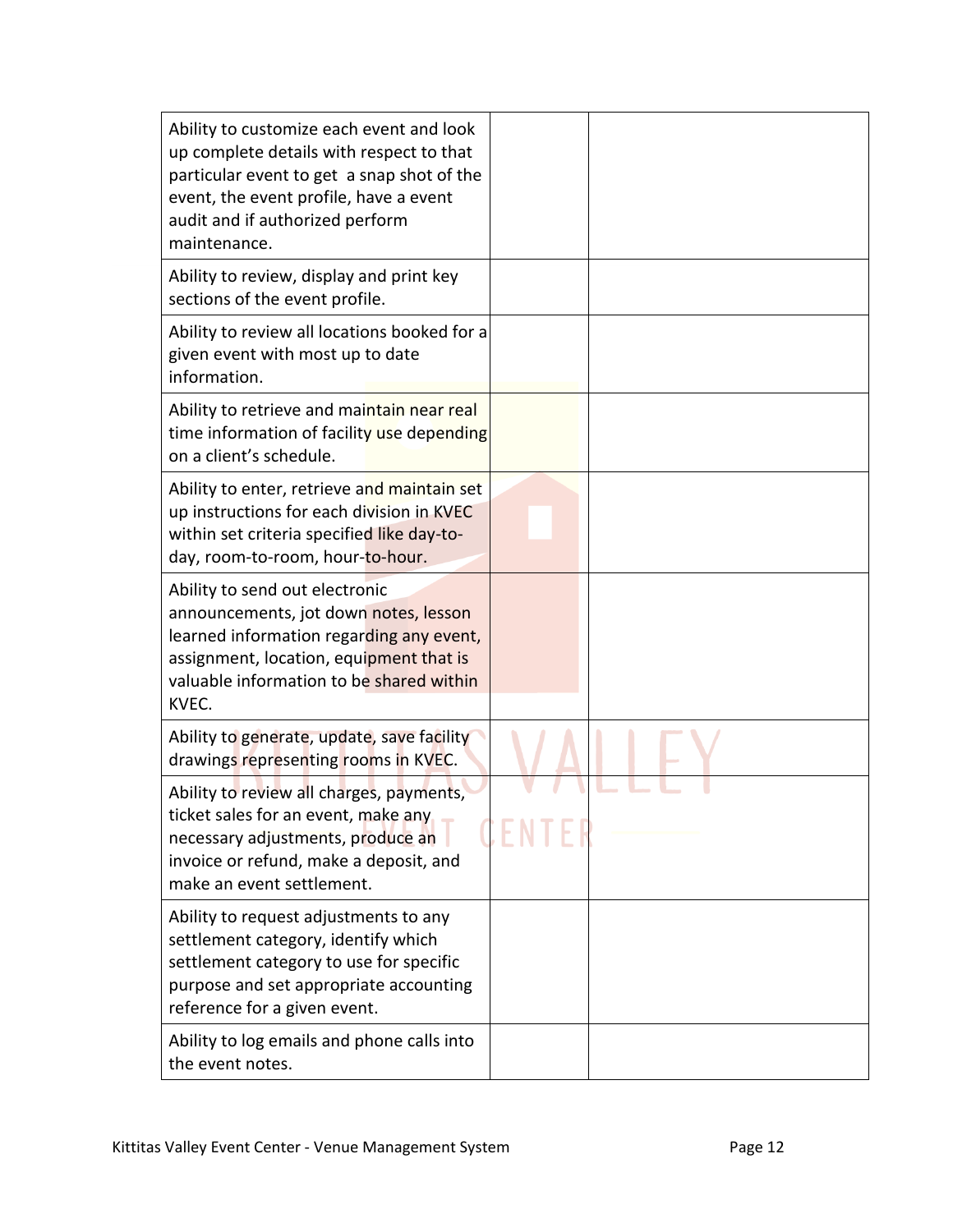# **4.2.4 Contracts Administration Functionality**

| <b>Operations Function</b><br>(Today)                                                                                             | Able to<br><b>Provide</b><br><b>Function?</b> | Describe capability: How is it<br>accomplished?<br>(Required for 2, 3, or 4 response) |
|-----------------------------------------------------------------------------------------------------------------------------------|-----------------------------------------------|---------------------------------------------------------------------------------------|
| Ability to create & modify contracts.                                                                                             |                                               |                                                                                       |
| Ability to retrieve data from other<br>modules in the system to generate a<br>contract like rate sheet, event profile<br>details. |                                               |                                                                                       |
| Workflow capability to upload and send<br>contracts for approval to other KVEC team<br>members.                                   |                                               |                                                                                       |
| Ability to send contracts to clients.                                                                                             |                                               |                                                                                       |
| Ability to print contracts and addendums.                                                                                         |                                               |                                                                                       |
| Ability to archive old contracts.                                                                                                 |                                               |                                                                                       |
| Ability to create & modify addendums                                                                                              |                                               |                                                                                       |
| Ability to upload and print templates for<br>contracts - both County and others, event<br>checklist, file integrity checklist.    |                                               |                                                                                       |
| Ability to generate and track event-<br>tracking chart and generate reports.                                                      |                                               |                                                                                       |
| Ability to set access levels to other users<br>of the system to access contracts,<br>addendums and event tracking chart.          |                                               |                                                                                       |

# **4.2.5 Operations Functionality NT CENTER**

| <b>Operations Function</b><br>(Today)                                                                                                                          | Able to<br><b>Provide</b><br><b>Function?</b> | Describe capability: How is it<br>accomplished?<br>(Required for 2, 3, or 4 response) |
|----------------------------------------------------------------------------------------------------------------------------------------------------------------|-----------------------------------------------|---------------------------------------------------------------------------------------|
| Ability to create and issue work orders<br>for tasks to be accomplished and track<br>them for timely completion, assign labor<br>and maintain their schedules. |                                               |                                                                                       |
| Ability to view and maintain existing work<br>orders.                                                                                                          |                                               |                                                                                       |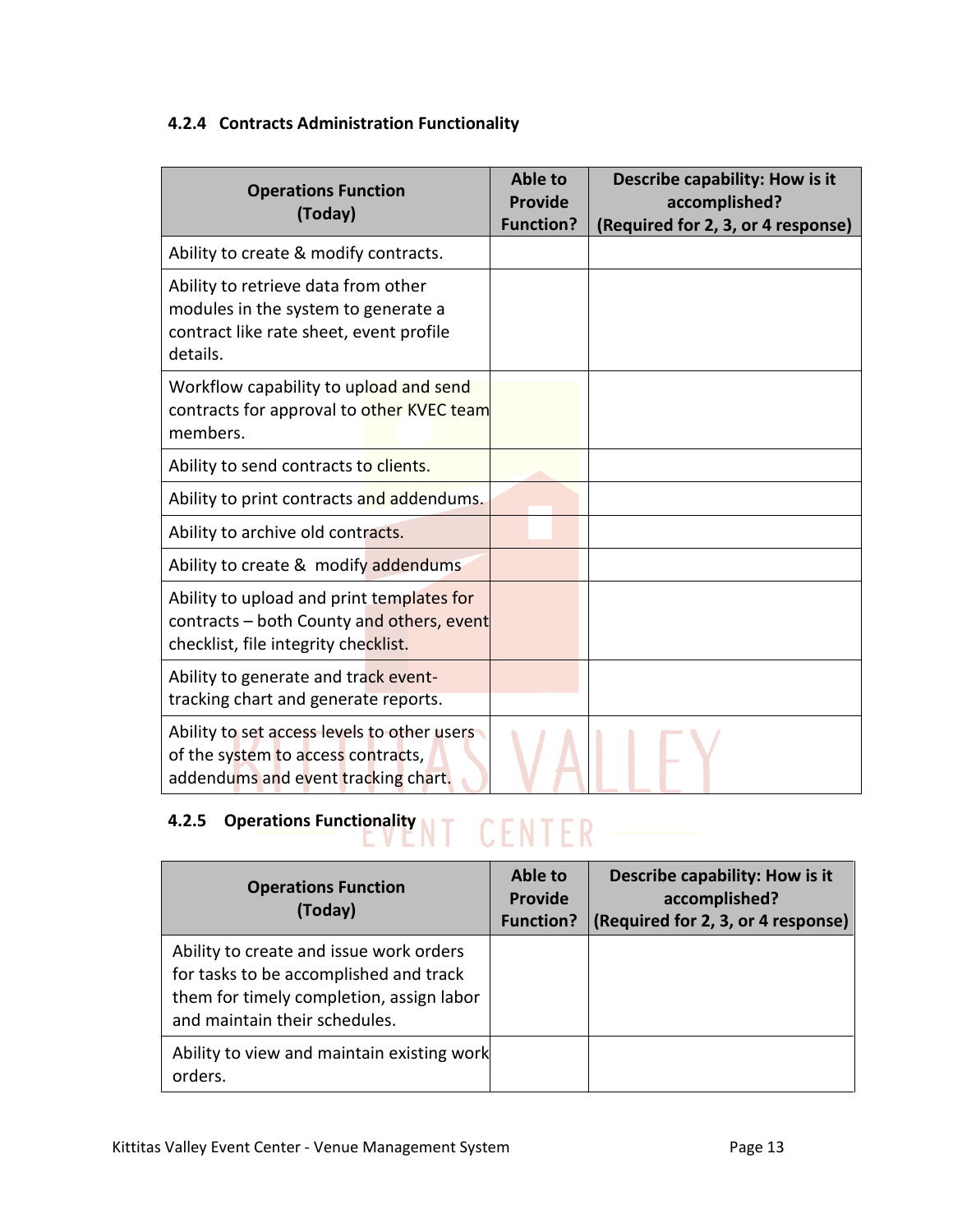| Ability to print the work order for any<br>work order or group of work orders to<br>issue them.                                                |  |
|------------------------------------------------------------------------------------------------------------------------------------------------|--|
| Have option to produce predefined<br>operation reports.                                                                                        |  |
| Ability to perform inventory tracking<br>management and view all activity for a<br>particular item.                                            |  |
| Ability to generate and set up recurring<br>automatic work order templates for<br>preventive maintenance.                                      |  |
| Ability to schedule automatic work order<br>into real work orders and reset for future<br>run.                                                 |  |
| Ability to generate dashboard<br>information on all work orders at a given<br>point of time which can be used for<br>future projections.       |  |
| Able to define forms and data files that<br>will be used within Operations.                                                                    |  |
| Have an internal operations<br>administration feature to set parameters,<br>access within Operations.                                          |  |
| Ability to track all consumable inventory<br>items for the facility and generate<br>inventory reports.                                         |  |
| Ability to review and maintain all<br>equipment and services currently<br>assigned to that location and make<br>necessary updates as required. |  |
| Ability to perform all functions of vendor<br>management like vendor inquiry, vendor<br>lists, vendor reports.                                 |  |
| Ability for amenities expense to<br>automatically be reflected on the<br>customers invoice in realtime.                                        |  |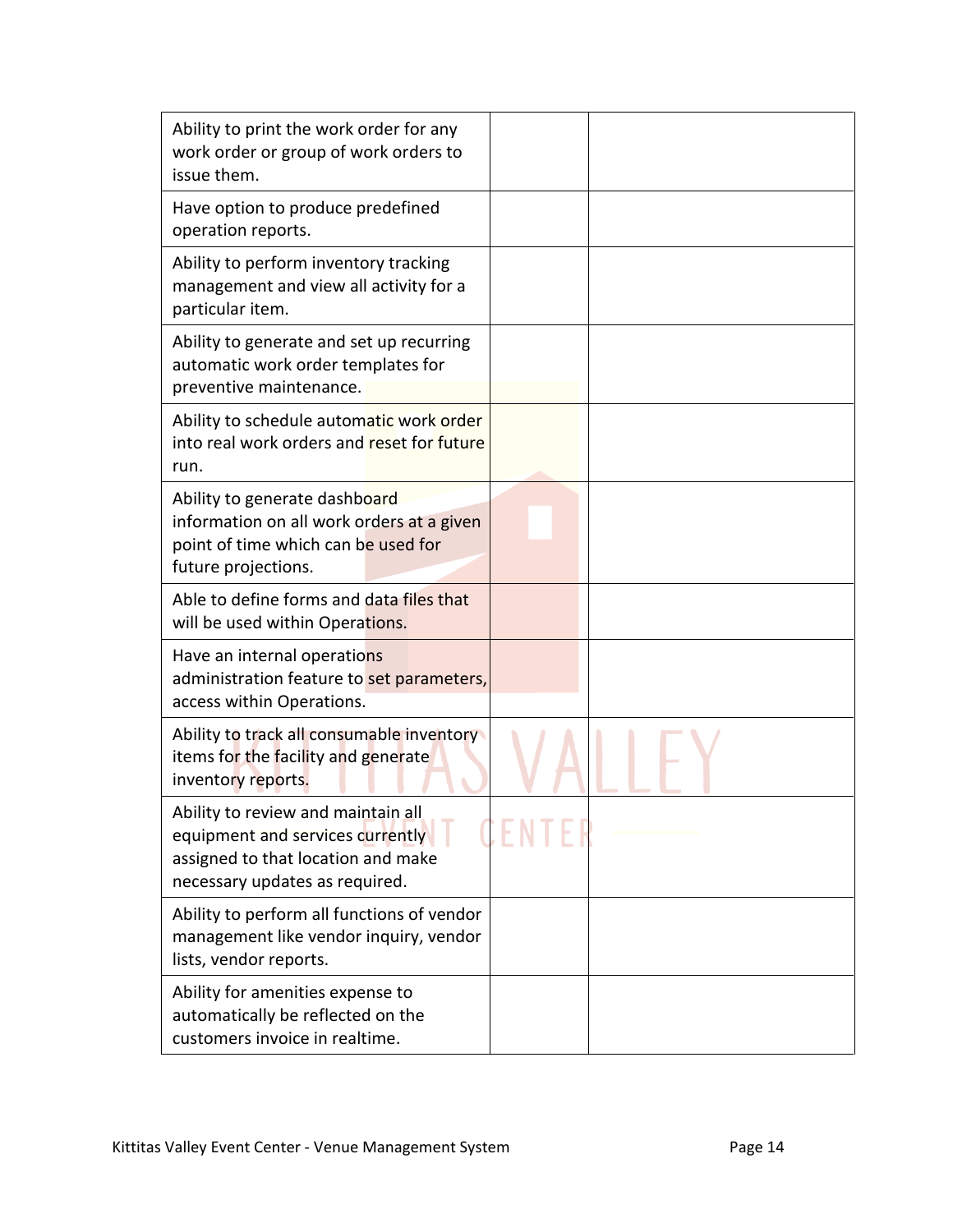# **4.2.7 Security & RV Camping Services Functionality**

| <b>Operations Function</b><br>(Today)                                                                                                                  | Able to<br><b>Provide</b><br><b>Function?</b> | Describe capability: How is it<br>accomplished?<br>(Required for 2, 3, or 4 response) |
|--------------------------------------------------------------------------------------------------------------------------------------------------------|-----------------------------------------------|---------------------------------------------------------------------------------------|
| Ability to produce daily reports of a list of<br>all RV Camping (Dry or Wet) services<br>provided.                                                     |                                               |                                                                                       |
| Ability to process all security and RV<br>Camping (Dry or Wet) data into to the<br>event management system.                                            |                                               |                                                                                       |
| Ability to access the event management<br>system to get current and real time view<br>of all RV Camping (Dry or Wet)<br>allotments and security needs. |                                               |                                                                                       |

# **4.2.8 Accounting Functionality**

| <b>Operations Function</b><br>(Today)                                                                                                                                                 | Able to<br><b>Provide</b><br><b>Function?</b> | Describe capability: How is it<br>accomplished?<br>(Required for 2, 3, or 4 response) |
|---------------------------------------------------------------------------------------------------------------------------------------------------------------------------------------|-----------------------------------------------|---------------------------------------------------------------------------------------|
| Ability to define, maintain and list the<br>accounting funds, years and chart of<br>accounts.                                                                                         |                                               |                                                                                       |
| Ability to define structure and<br>characteristics of the accounts to be used.                                                                                                        |                                               |                                                                                       |
| Ability to perform account lookup to<br>determine current balance.                                                                                                                    |                                               |                                                                                       |
| Ability to generate different accounting<br>reports like ledger reports, accounts<br>monthly totals, profit and loss, deposit<br>detail, transactions by fund, budget vs.<br>actuals. |                                               |                                                                                       |
| Ability to perform general ledger<br>functions like make journal entries,<br>automatic periodic entries, post journal to<br>general ledger, and adjust actuals.                       |                                               |                                                                                       |
| Ability to perform accounts receivable<br>functions to track invoices that have been<br>sent to clients, exhibitors that owe                                                          |                                               |                                                                                       |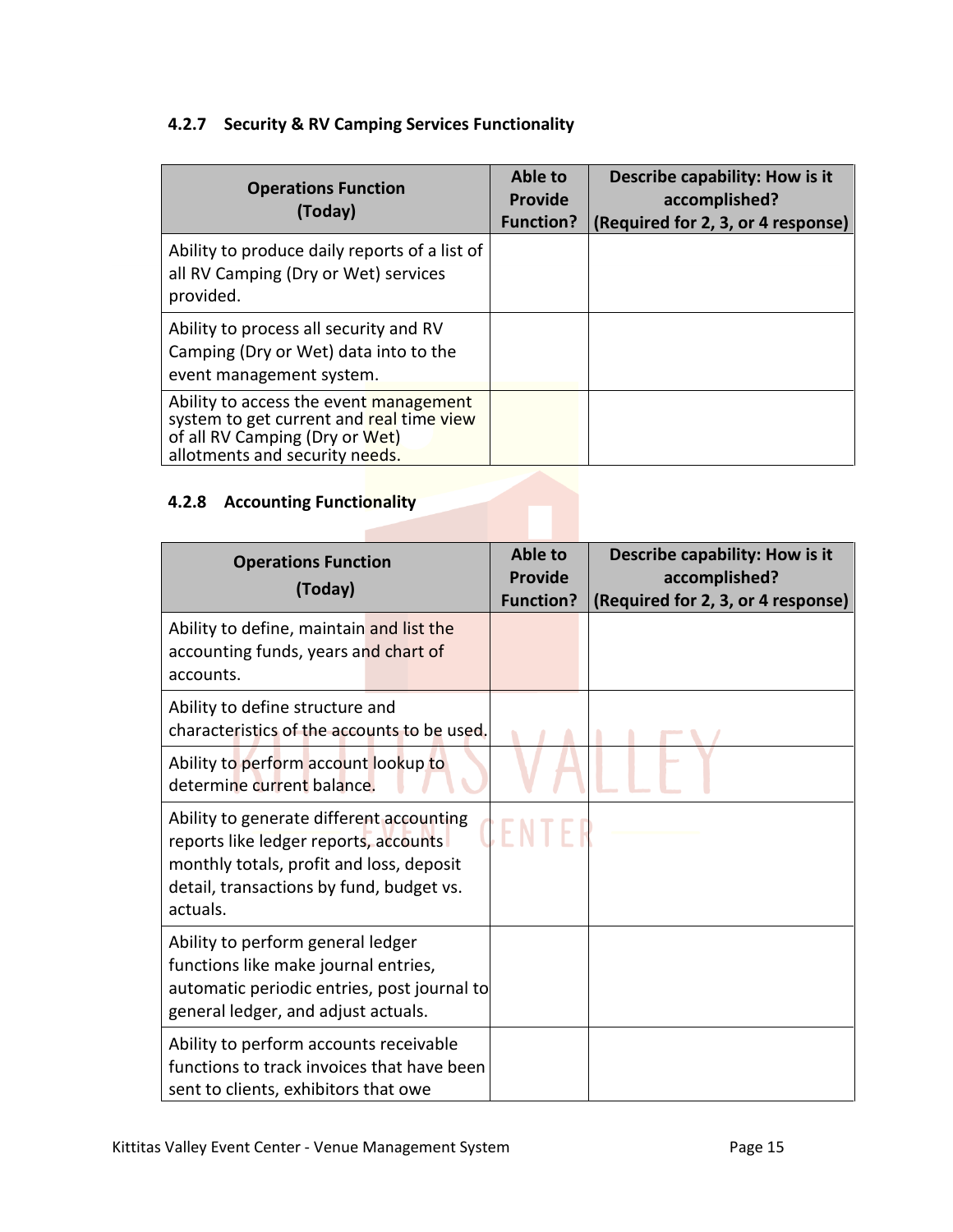| money.                                                                                                                                |  |
|---------------------------------------------------------------------------------------------------------------------------------------|--|
| Ability to generate reports like event<br>reports, invoice reports, deposit reports,<br>credit reports, invoice audit reports.        |  |
| Have accounting administration module<br>to set up default accounts receivable<br>information, define forms and data files<br>needed. |  |
| Ability to generate pre defined fixed asset<br>reports.                                                                               |  |
| Ability to enter full GL account #s,<br>different classes and multiple budget<br>categories.                                          |  |
| Ability to generate a sequential receipt #<br>for any/all payments received.                                                          |  |

# **4.2.9 Reports and Analysis: Event Reporting**

| <b>Operations Function</b><br>(Today)                                                                                                                       | Able to<br><b>Provide</b><br><b>Function?</b> | Describe capability: How is it<br>accomplished?<br>(Required for 2, 3, or 4 response) |
|-------------------------------------------------------------------------------------------------------------------------------------------------------------|-----------------------------------------------|---------------------------------------------------------------------------------------|
| Reports to identify and display events<br>and /or calendar data in various formats.                                                                         |                                               |                                                                                       |
| Static Report in a chart or spreadsheet<br>may be produced of all booked locations.                                                                         |                                               |                                                                                       |
| Reports may be generated of all available<br>locations and also produce a day-to-day<br>breakdown of each booked location.                                  |                                               |                                                                                       |
| Sales Report may be generated to<br>analyze the performance of sales and<br>marketing departments.                                                          |                                               |                                                                                       |
| Food and Beverage report may be<br>generated to identify all food and<br>beverage needs/functions that are being<br>utilized within a specified date range. |                                               |                                                                                       |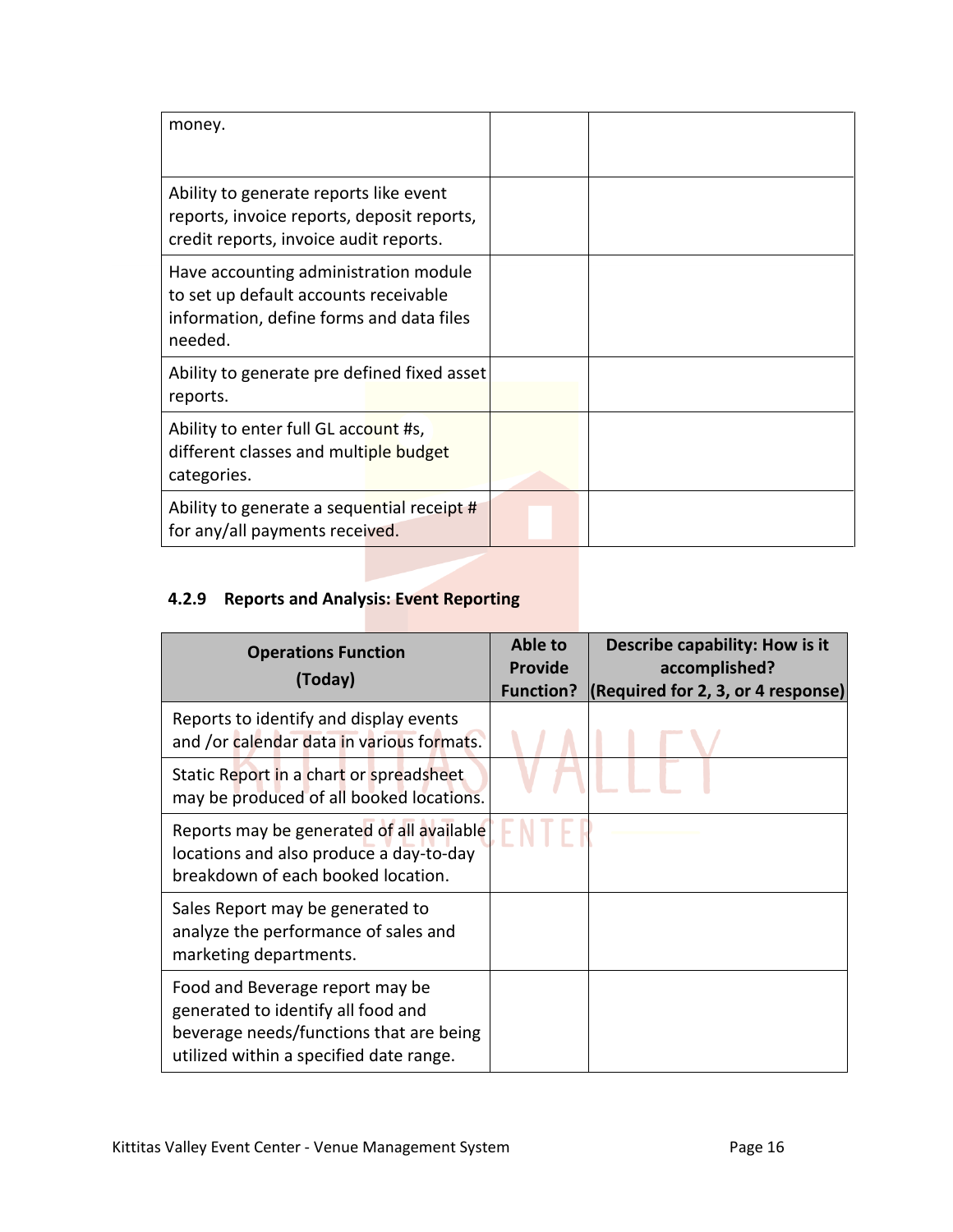| Document Change reports may be             |  |  |
|--------------------------------------------|--|--|
| generated to produce a list of events      |  |  |
| within a specified period of time that are |  |  |
| published and have had an Event            |  |  |
| Schedule or Department Instruction         |  |  |
| change in the last 24 hrs.                 |  |  |

# **4.2.10 Reports and Analysis: Booking Trend Analysis**

| <b>Operations Function</b><br>(Today)                                                                                                                                                 | Able to<br><b>Provide</b><br><b>Function?</b> | Describe capability: How is it<br>accomplished?<br>(Required for 2, 3, or 4<br>response) |
|---------------------------------------------------------------------------------------------------------------------------------------------------------------------------------------|-----------------------------------------------|------------------------------------------------------------------------------------------|
| Event summary reports may count the<br>events within a date range in their<br>appropriate classifications. This<br>information can be used for actual and/or<br>projected statistics. |                                               |                                                                                          |
| Client summary reports may show the<br>number of events and money generated<br>within a given date range, for all or<br>selected events.                                              |                                               |                                                                                          |
| Sales Summary Reports may show the<br>number of events sold within a given date<br>range, in their appropriate classifications.                                                       |                                               |                                                                                          |
| Location Summary report may show the<br>number of events for a particular location<br>within a given date range.                                                                      |                                               |                                                                                          |
| Occupancy report may show the usage of<br>a particular location within a given date<br>range.                                                                                         |                                               |                                                                                          |
| Space utilization report may show the<br>total bookings for selected locations by<br>each month specified.                                                                            |                                               |                                                                                          |
| Lost business reports may show the<br>analysis of why events once booked were<br>cancelled.                                                                                           |                                               |                                                                                          |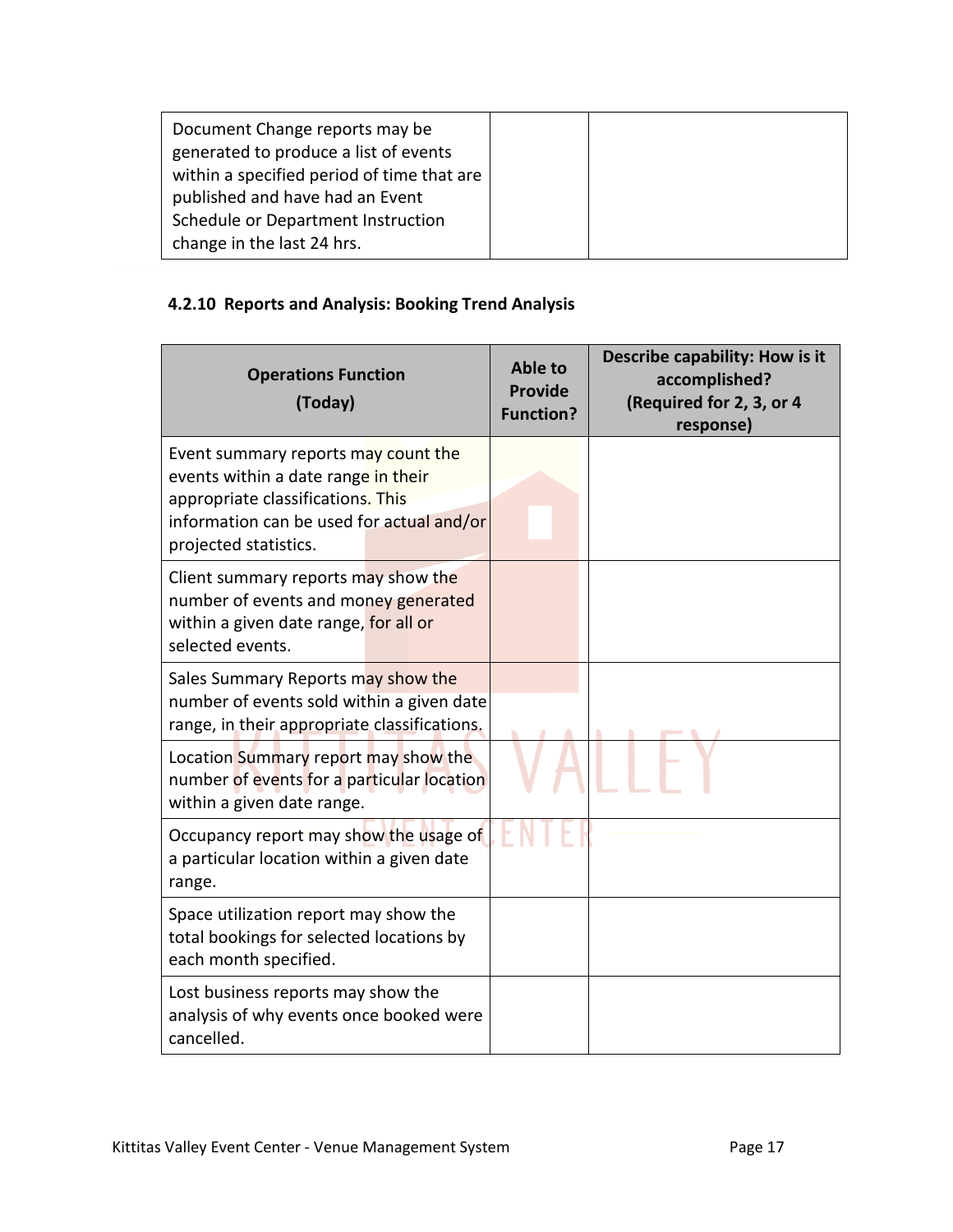| Economic impact reports show the        |  |
|-----------------------------------------|--|
| revenue amount generated for the        |  |
| community for all events within a given |  |
| date range.                             |  |

# **4.2.11 Reports and Analysis: Calendars**

| <b>Operations Function</b><br>(Today)                                                                                                                                     | Able to<br><b>Provide</b><br><b>Function?</b> | Describe capability: How is it<br>accomplished?<br>(Required for 2, 3, or 4 |
|---------------------------------------------------------------------------------------------------------------------------------------------------------------------------|-----------------------------------------------|-----------------------------------------------------------------------------|
| Reports to identify and display events<br>and/or calendar data in various formats.                                                                                        |                                               |                                                                             |
| Event Bulletin report may be generated to<br>view the overall scope of events selected<br>for a given time period.                                                        |                                               |                                                                             |
| Event Schedule report may be generated<br>to provide an overall view of the<br>parameters of upcoming events. Also the<br>booking status information may be<br>retrieved. |                                               |                                                                             |
| Event Attendance report may be<br>generated to get a quick view of the<br>number of people to expect for the<br>events selected.                                          |                                               |                                                                             |
| Calendar of Events may be a<br>comprehensive report to be generated to<br>get a dashboard view of the booked<br>rooms and event times on any given<br>actual event day.   |                                               |                                                                             |
| Event Services Schedule may be a report<br>to generate listing of all staff assigned for<br>upcoming events.                                                              |                                               |                                                                             |

# **4.2.12 Reports and Analysis: Checklist/Follow Ups**

| <b>Operations Function</b><br>(Today) | Able to<br>Provide<br><b>Function?</b> | Describe capability: How is it<br>accomplished?<br>(Required for 2, 3, or 4) |
|---------------------------------------|----------------------------------------|------------------------------------------------------------------------------|
|                                       |                                        |                                                                              |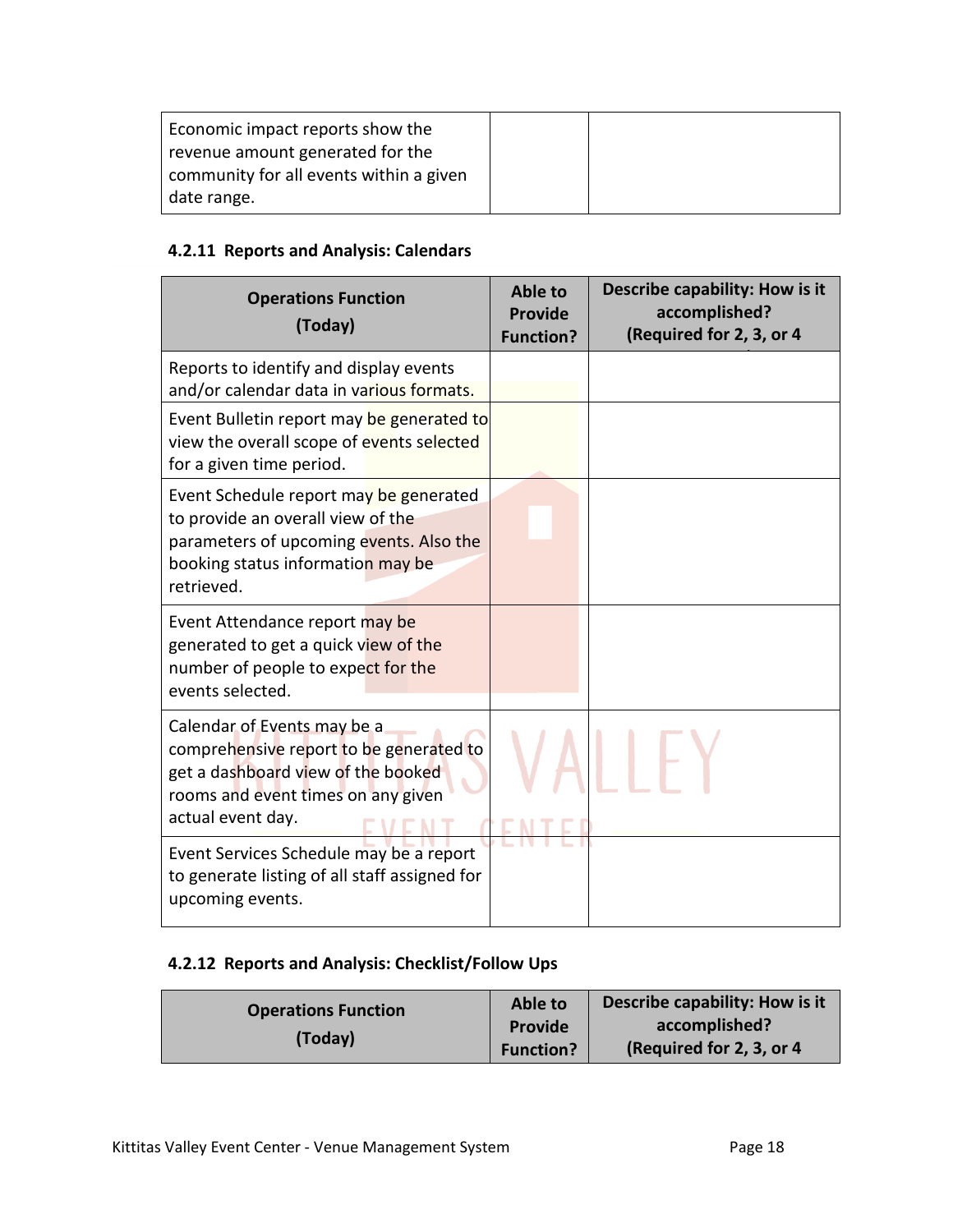| Open event follow-up may generate a list<br>of all those events within a booking status<br>with no commitment level.                             |  |
|--------------------------------------------------------------------------------------------------------------------------------------------------|--|
| Critical items checklist may generate a list<br>of all critical items that are outstanding<br>and should be completed for the selected<br>event. |  |
| Food scheduling reports may generate a<br>report of all upcoming food service<br>requests for the catering department.                           |  |
| Event checklist may provide a view to see<br>both completed and incomplete checklist<br>items for events within a date range.                    |  |
| Double book potential conflict report may<br>provide a view into locations with<br>multiple bookings on a given day.                             |  |

# **4.2.13 Reports and Analysis: Monthly, Quarterly & Annual Reports**

| <b>Operations Function</b><br>(Today)          | Able to<br>Provide<br><b>Function?</b> | Describe capability: How is it<br>accomplished?<br>(Required for 2, 3, or 4) |
|------------------------------------------------|----------------------------------------|------------------------------------------------------------------------------|
| Reports that are run monthly, quarterly $\&\ $ |                                        |                                                                              |
| annual as a business norm.                     |                                        |                                                                              |

# **4.2.14 Reports and Analysis: Contractor Reports**

| <b>Operations Function</b><br>(Today)                                 | Able to<br><b>Provide</b><br><b>Function?</b> | Describe capability: How is it<br>accomplished?<br>(Required for 2, 3, or 4<br>response) |
|-----------------------------------------------------------------------|-----------------------------------------------|------------------------------------------------------------------------------------------|
| Reports to monitor contractors and<br>collect contractor information. |                                               |                                                                                          |

# **4.2.15 Reports and Analysis: Ad Hoc Reports**

|  | <b>Operations Function</b><br>(Today) | Able to<br>Provide<br><b>Function?</b> | Describe capability: How is it<br>accomplished?<br>(Required for 2, 3, or 4) |
|--|---------------------------------------|----------------------------------------|------------------------------------------------------------------------------|
|--|---------------------------------------|----------------------------------------|------------------------------------------------------------------------------|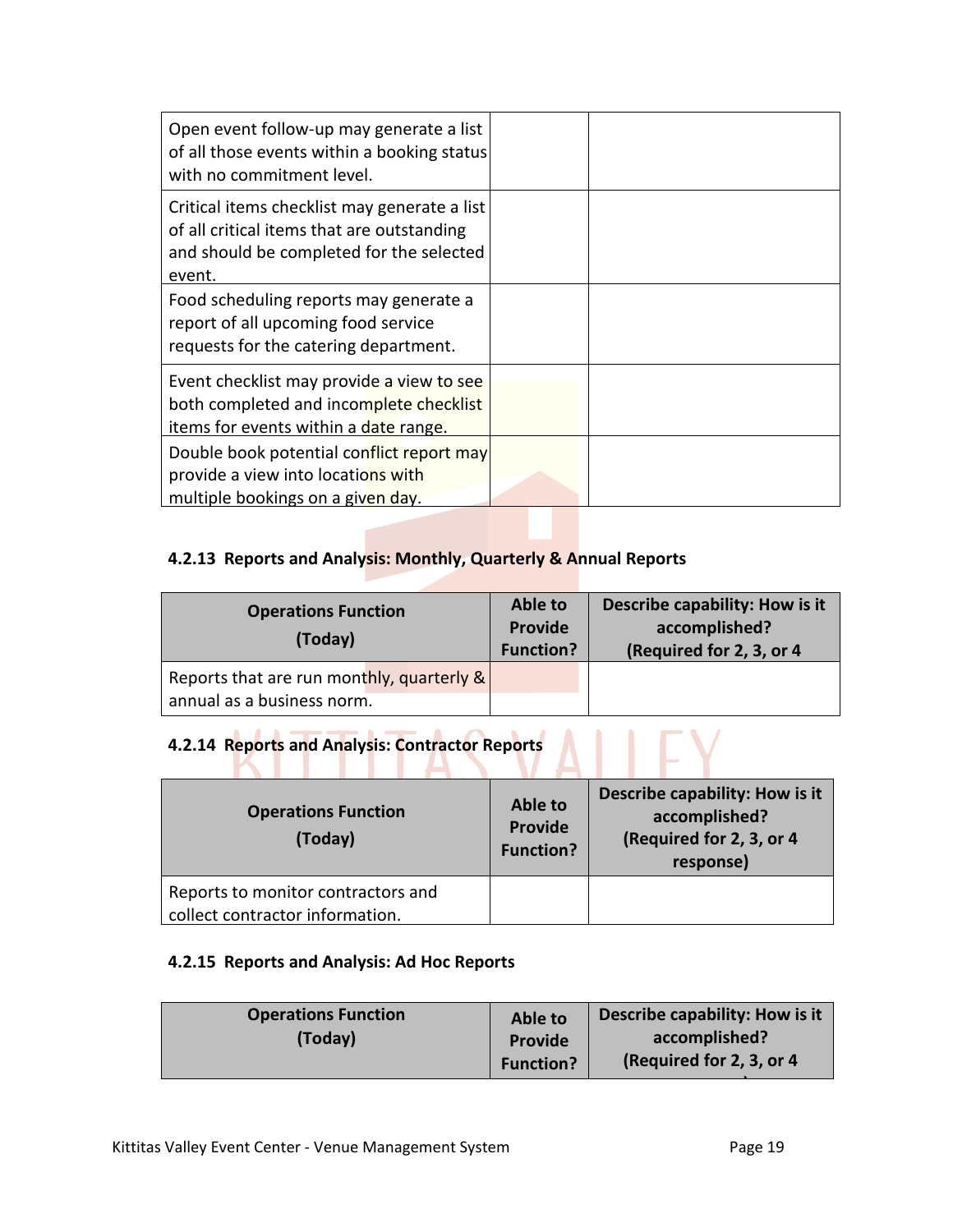| All other customized reports that will be<br>I run by the users to answer their contract<br>related inquiries. |  |
|----------------------------------------------------------------------------------------------------------------|--|
|                                                                                                                |  |

# **4.3 Technical Requirements**

# **4.3.1 Database and Scalability**

The following questions are focused on technical requirements. Please provide the information in the following tables:

| Request                                                                                                                                                      | Response |
|--------------------------------------------------------------------------------------------------------------------------------------------------------------|----------|
| Describe the system architecture (Client,<br>Web based, 1-tier, 2-tier, n-tier, etc.)?                                                                       |          |
| Please describe the overall scalability<br>of the solution.                                                                                                  |          |
| How does the system deal with archiving<br>and purging of historical data?                                                                                   |          |
| Does the system have data volume<br>limitations?                                                                                                             |          |
| Is the system's run-time performance<br>affected by data?                                                                                                    |          |
| Indicate what database vendors are<br>supported by the proposed system, and<br>what methods are employed to                                                  |          |
| access/connect to these data sources.<br>(Preferred database is Microsoft SQL 2005<br>or better. Operating system must be<br>Windows 2005 64 bit or better.) |          |
| Describe how the application is scalable in<br>terms of growth in the number of users,<br>amount of data, performance, and number<br>of transactions.        |          |
| Indicate the maximum through-put of<br>transactions the system can handle per hour<br>and per day.                                                           |          |
| Define the maximum amount of detail or<br>number of records that can be accessed<br>online.                                                                  |          |

# **4.3.2 Interfaces**

| Request                                    | Response |
|--------------------------------------------|----------|
| Does the system use a standard record      |          |
| layout for file transmission? What formats |          |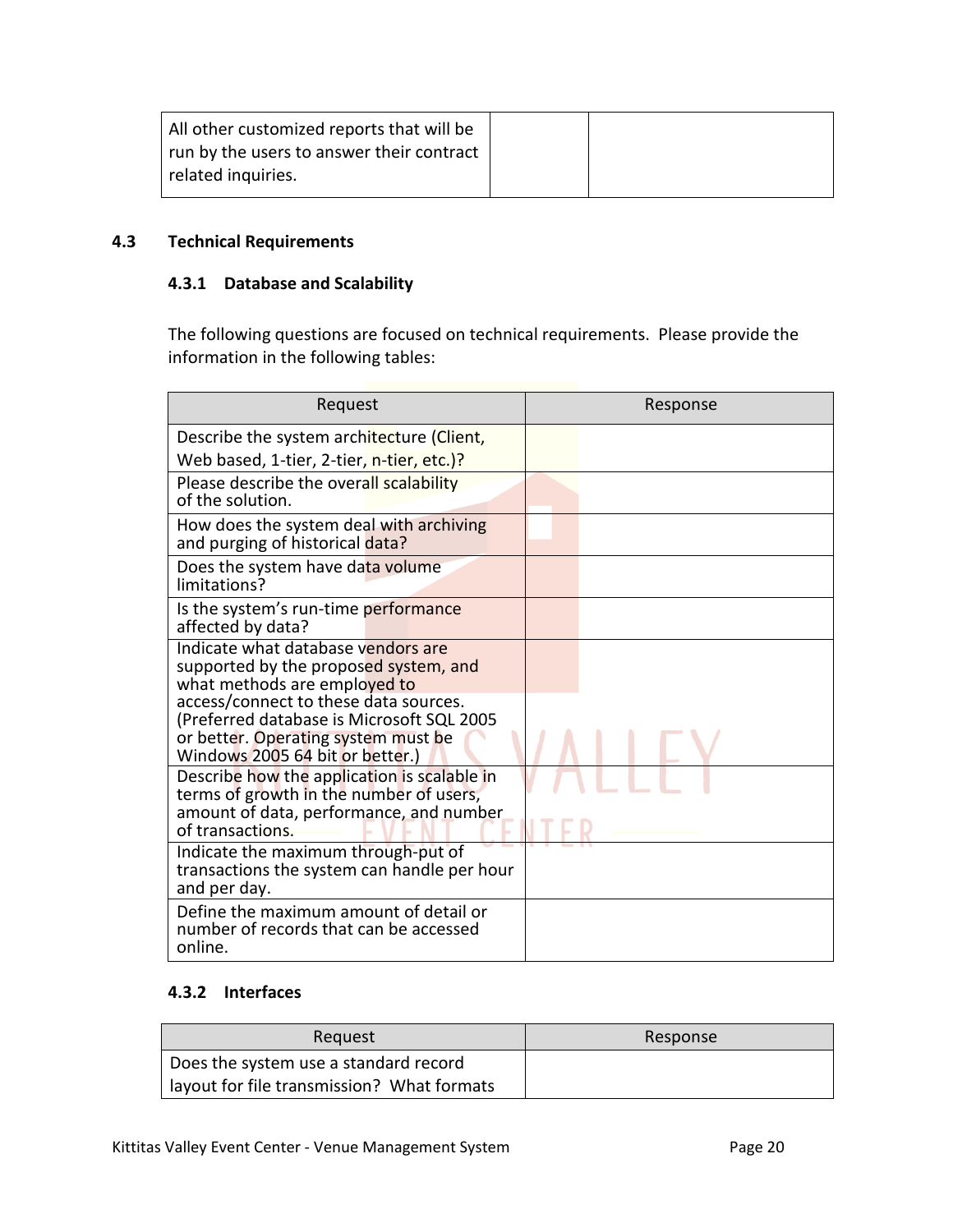| are supported?                                                                                                                                                 |  |
|----------------------------------------------------------------------------------------------------------------------------------------------------------------|--|
| How are dynamic changes to processor<br>specifications handled within the<br>application?                                                                      |  |
| What are the requirements for processor<br>certification?                                                                                                      |  |
| Define processing time of a typical input<br>cycle. How is this affected by volume?                                                                            |  |
| Does the system allow for creation of<br>output files in a customized format?                                                                                  |  |
| Describe the process for dealing with Large<br>Customers who require multiple logon<br>accounts? How are new users captured and<br>loaded for future sessions? |  |

# **4.3.3 Support/Service Levels**

| Request                                                                                                                                                 | Response |
|---------------------------------------------------------------------------------------------------------------------------------------------------------|----------|
| Describe in detail the service level for support.                                                                                                       |          |
| What is the average response time for<br>technical and end-user support questions?                                                                      |          |
| What is the average resolution time for<br>technical and end-user issues?                                                                               |          |
| What hours are the support personnel<br>available? Are they available 24/7/365? Is<br>there a toll free number for support calls?                       |          |
| How many members make up the support<br>team?                                                                                                           |          |
| What is the average number of years of<br>experience for current personnel providing<br>technical and end-user support for the<br>proposed application? |          |
| Define the process to meet require<br>system availability.                                                                                              |          |
| What processes are in place to monitor<br>response time during peak usage? How are<br>response issues resolved?                                         |          |

# **4.3.4 System Deployment**

| Request                                                                                                                                                          | Response |
|------------------------------------------------------------------------------------------------------------------------------------------------------------------|----------|
| The Kittitas Valley Event Center is ready to<br>accept bids for its KVEC System procurement<br>and deployment. Does Proposer support this<br>type of deployment? |          |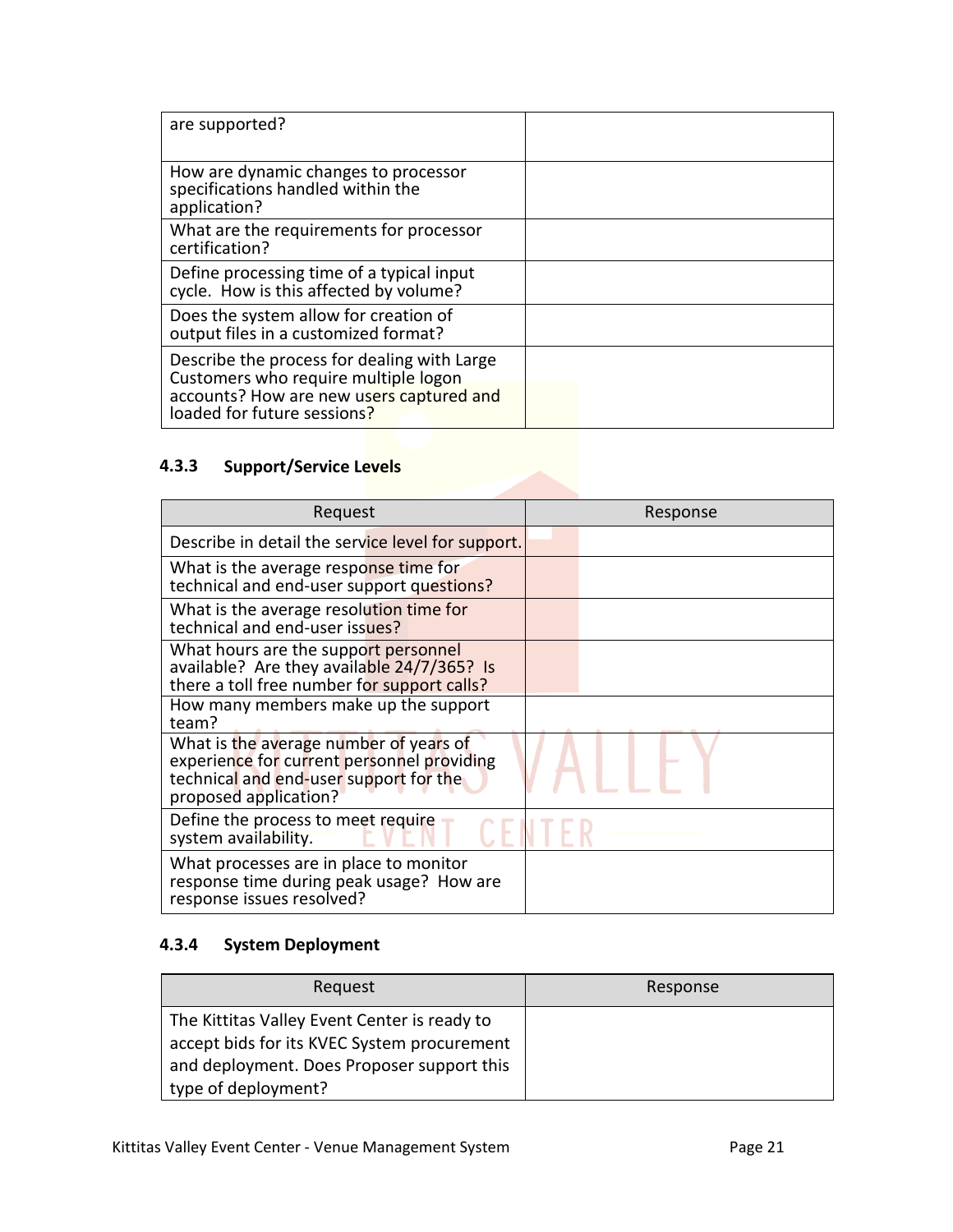# **4.3.5 Security Requirements**

| Request                                                                                                                                                                                           | Response |
|---------------------------------------------------------------------------------------------------------------------------------------------------------------------------------------------------|----------|
| Describe the proposed approach to system<br>and application security. Make specific<br>reference to:                                                                                              |          |
| Methods for identification and<br>authentication                                                                                                                                                  |          |
| User access to data<br>Audit trails                                                                                                                                                               |          |
| Firewall and proxy servers<br>TCP port 80 for HTTP and<br>TCP port 443 for HTTPS                                                                                                                  |          |
| Define the security architecture of the<br>application and system?                                                                                                                                |          |
| Describe the process to identify and address<br>system vulnerabilities for County resources.                                                                                                      |          |
| Concerning hardware and software security,<br>define the process for identifying and<br>addressing such vulnerabilities.                                                                          |          |
| Define what network services will be<br>utilized by the solution. How will access be<br>controlled?                                                                                               |          |
| What network protocols will be used?                                                                                                                                                              |          |
| Provide samples and process maps of the<br>transmission file format, definitions and<br>procedures.                                                                                               |          |
| Provide specific examples of previous<br>projects in which you successfully supported<br>customers who had a high level of potential<br>liability for the protection of highly sensitive<br>data. |          |

# **4.3.6 Identification and Authentication**

| Request                                                                                           | Response |
|---------------------------------------------------------------------------------------------------|----------|
| Define the process to support identification<br>and authentication.                               |          |
| Define how the solution assigns user<br>accounts. Does the system allow for<br>"shared" accounts? |          |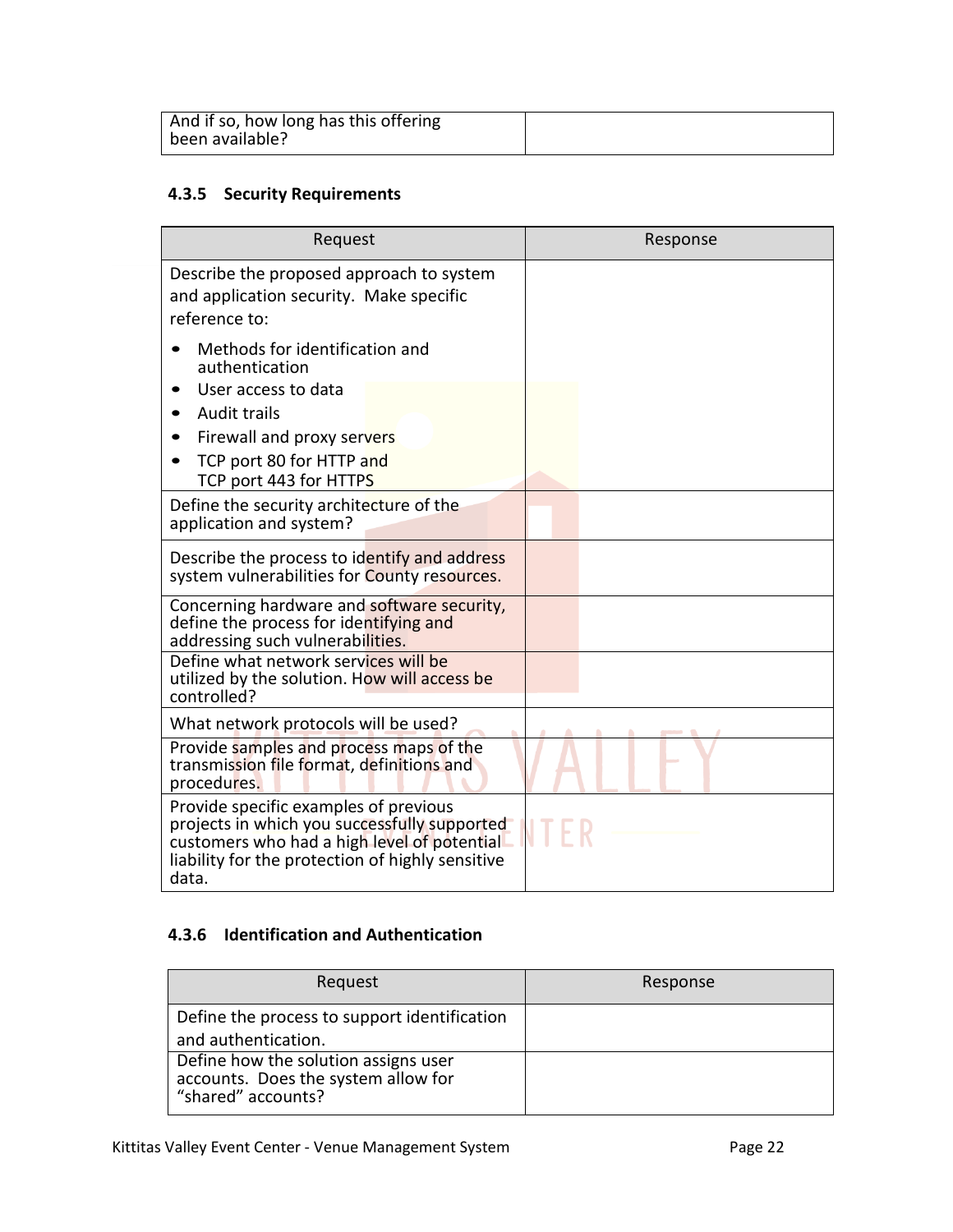| Are users validated prior to being granted<br>access to the application, data, or<br>functions?                  |  |
|------------------------------------------------------------------------------------------------------------------|--|
| Define the authentication methods used<br>by the solution.                                                       |  |
| Please explain the supported password<br>validation metrics and the rules that can be<br>applied.                |  |
| Please explain the types of user Ids you can<br>support (alphanumeric, number of<br>supported characters, etc.). |  |
| Does the solution provide:                                                                                       |  |
| The ability to disallow "well known"                                                                             |  |
| passwords<br>Passwords stored as an encrypted<br>file.                                                           |  |
| Passwords that expire periodically,<br>such as every 60 days.                                                    |  |

# **4.3.7 Access Control**

| Request                                                                                                                                        | Response |
|------------------------------------------------------------------------------------------------------------------------------------------------|----------|
| Does the solution support different                                                                                                            |          |
| user roles?                                                                                                                                    |          |
| Does the solution log-off a user after a<br>predefined period of inactivity? Is this a<br>system-wide, user group, or user<br>parameter?       |          |
| Define who defines user roles/profiles, and<br>how are they maintained. How are user<br>types (profiles) created and managed?                  |          |
| Does the solution support multiple user<br>roles (i.e., user, external user, supervisor,<br>and training)? Describe any system<br>limitations. |          |
| Define how the system will handle<br>varied access and approval levels.                                                                        |          |
| Describe how the system reacts to several<br>users accessing the same customer at the<br>same time.                                            |          |

# **4.3.8 Audit Trail**

| Request                                                                        | Response |
|--------------------------------------------------------------------------------|----------|
| Describe the systems audit capabilities.<br>What level of audit information is |          |
| provided?                                                                      |          |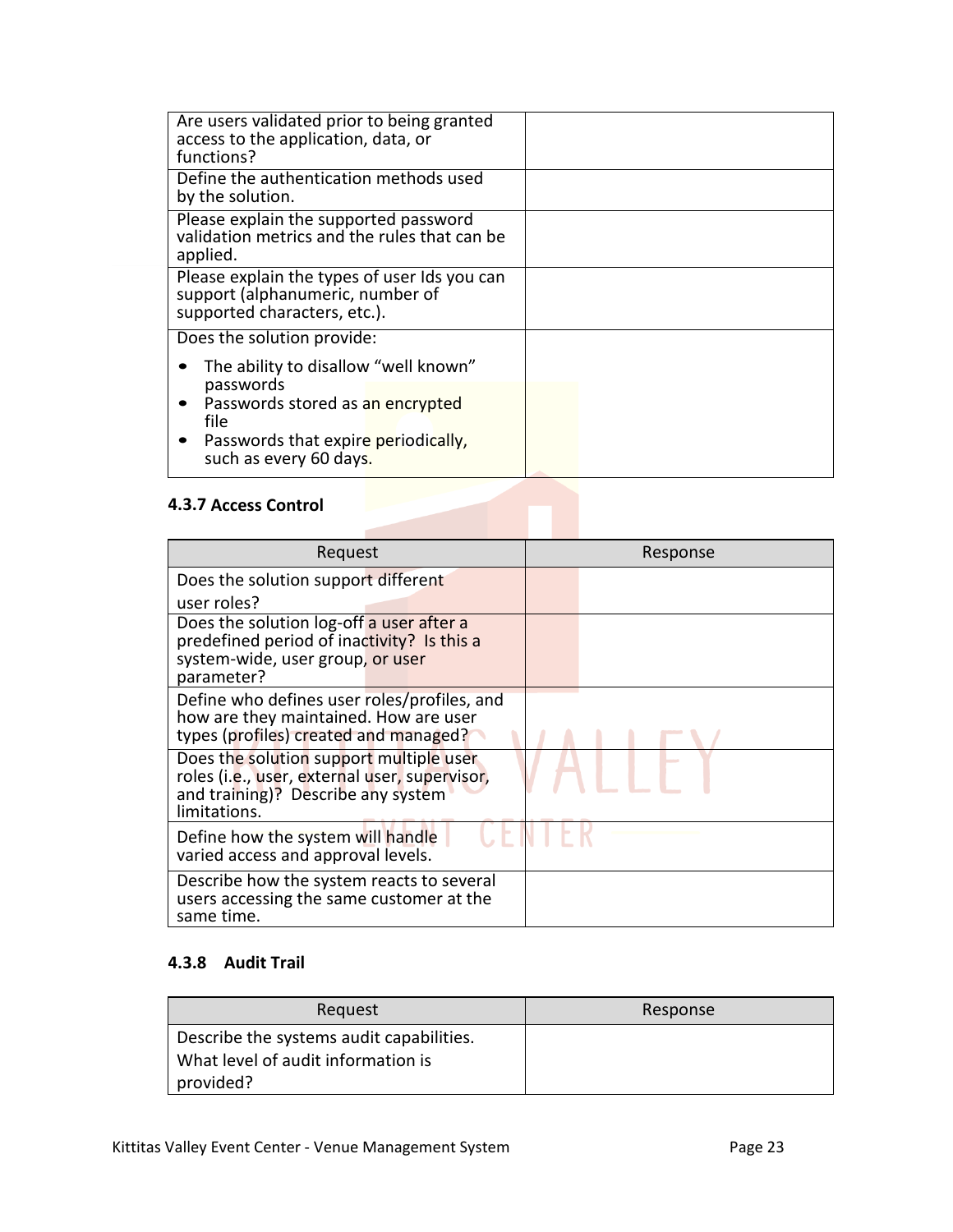| Describe the solution's capability to enact<br>additional auditing for especially sensitive<br>files and transactions. |  |
|------------------------------------------------------------------------------------------------------------------------|--|
| Does the system allow for customized audit<br>rules that can be defined by the system<br>administrator?                |  |
| What is the process for viewing audit logs?                                                                            |  |
| Can audit logs be downloaded? What file<br>types/formats are available?                                                |  |
| Does the solution archive historical<br>audit log data?                                                                |  |
| Are audit logs encrypted or masked to<br>protect sensitive data?                                                       |  |
| Please describe how the system tracks<br>changes as part of the audit process.                                         |  |
| What methods are used to monitor<br>customer sessions? What metrics are<br>tracked?                                    |  |
| Describe how the solution monitors<br>system usage.                                                                    |  |
| Does the solution include time stamp and<br>user id as part of the audit log information?                              |  |
| How does the system track session<br>times and actions?                                                                |  |
| How does the system track payments<br>and status?                                                                      |  |
| How does the system track disputes<br>and status?                                                                      |  |
| How does the system track event<br>deposits and transfers?                                                             |  |
| How does the system process and track<br>refunds?                                                                      |  |

# **4.3.9 Administration**

# CENT FR

| Request                                                                                                                             | Response |
|-------------------------------------------------------------------------------------------------------------------------------------|----------|
| Does the solution provide a separate<br>administration function to perform the<br>following administrative security<br>maintenance? |          |
| Access control maintenance<br>a)<br>(add/modify/delete user permissions)<br>Monitor/maintain audit logs<br>b)                       |          |
| Does the system provide security to<br>prevent non- administrators from<br>completing                                               |          |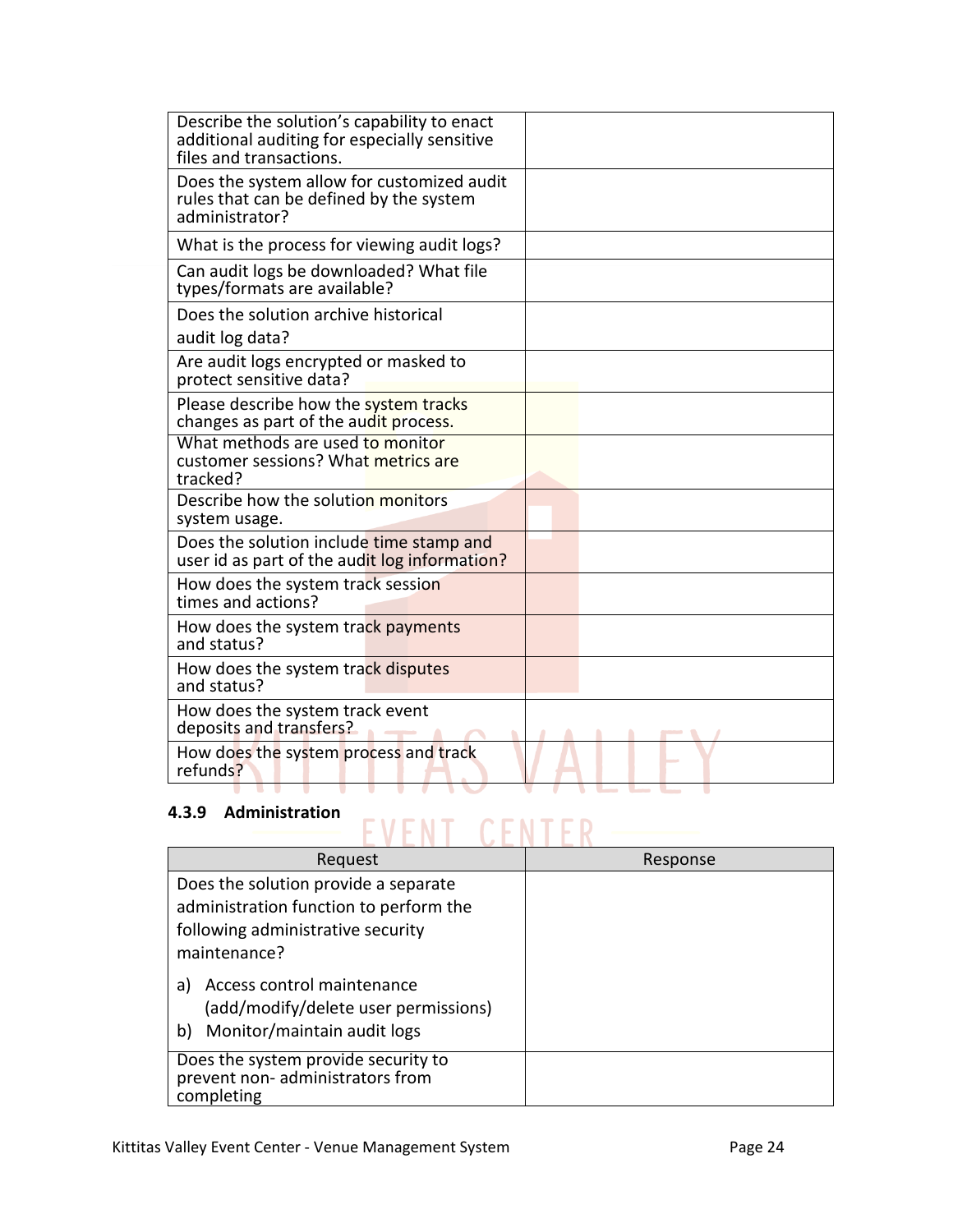| Administration tasks?                                                                                                                  |  |
|----------------------------------------------------------------------------------------------------------------------------------------|--|
| Does the solution require client software<br>to accomplish administration tasks?                                                       |  |
| Does the system provide a single level of<br>administrative control, or does it allow<br>for separation of duties? Please<br>describe. |  |
| Describe the system's search capabilities<br>to find users or accounts. What are the<br>key search criteria elements supported?        |  |

# **4.3.10 Data Integrity**

| Request                                                                                  | Response |
|------------------------------------------------------------------------------------------|----------|
| Describe how the solution identifies and                                                 |          |
| logs data change for audit purposes.                                                     |          |
| Define the solutions change control                                                      |          |
| process.                                                                                 |          |
| Describe the methods used by the system to<br>insure that all data exchanges with County |          |
| are free from viruses and other malicious<br>code?                                       |          |

### **5.0 BUSINESS INFORMATION REQUEST**

The Information requested in this section addresses how the Proposer is organized, does business, and how their customers perceive them and their solutions. Please respond in the space provided, or use additional paper if necessary.

# **5.1 Organization**

The following questions are focused on the overall company structure. Please provide the information in the following table:<br> $\begin{array}{cc}\n\bullet & \bullet & \bullet \\
\hline\n\bullet & \bullet & \bullet\n\end{array}$ 

| Request                                                                                                   | Response |
|-----------------------------------------------------------------------------------------------------------|----------|
| Company Size: Revenue                                                                                     |          |
| Number of Years as Company?                                                                               |          |
| Company Size: How many full time employees<br>are employed by the company?                                |          |
| Number of Years Selling Integration Solutions?                                                            |          |
| Installed Customer Base for Solution Being<br>Proposed. Do not include customers using<br>other products. |          |
| Other Relationships with the Kittitas Valley<br><b>Event Center</b>                                       |          |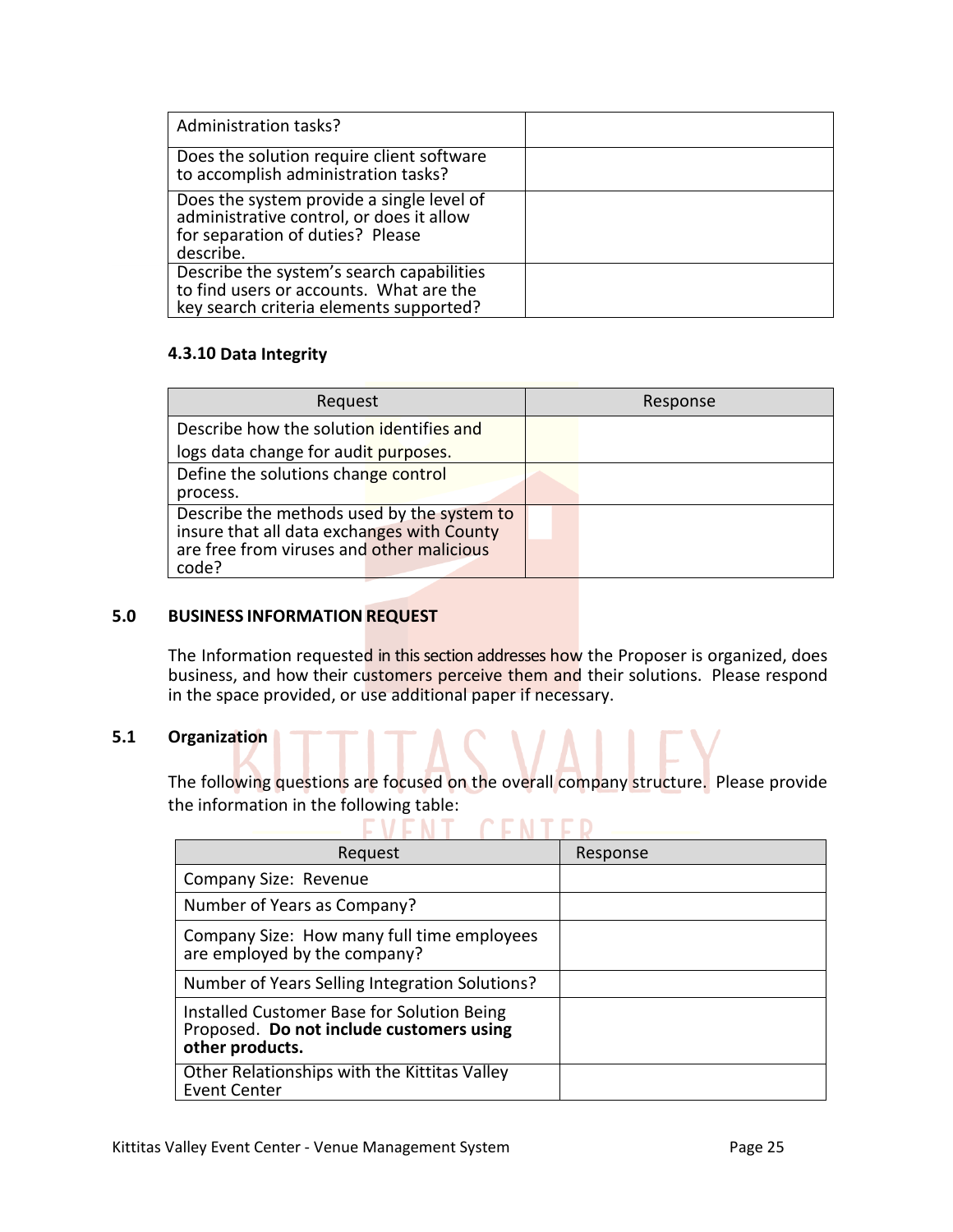| Company Structure (sales, engineering, support,<br>etc.) |  |
|----------------------------------------------------------|--|
| <b>Company Products</b>                                  |  |
| % of Revenue for R&D                                     |  |
| <b>Marketplace Position</b>                              |  |
| Relationship with $3^{rd}$ party supplier(s).            |  |

# **5.2 Customer Interaction**

| Request                                                 | Response |  |
|---------------------------------------------------------|----------|--|
| Customer References (in accordance<br>with Section 6.7) |          |  |
| Representative Configurations                           |          |  |
| Example Business Problems Solved                        |          |  |
| Product and Services User Group(s)                      |          |  |

# **5.3 Development Approach**

| Request                                                                | Response |
|------------------------------------------------------------------------|----------|
| <b>Customers can Influence Product Direction</b>                       |          |
| Development Organization and Composition                               |          |
| Development Methodology                                                |          |
| <b>SEI Certification</b>                                               |          |
| <b>ISO 90001 Certifications</b>                                        |          |
| Quality Ratings (Six Sigma +)                                          |          |
| Frequency of new Releases and History of<br>application modifications. |          |
| Change Management Process and<br>Methodology                           |          |
| What components are proprietary and<br>which are "open or standard".   |          |
| Development Strategy? Component<br>loosely coupled? Other?             |          |

# **5.4 Product Delivery**

| Request                                               | Response |
|-------------------------------------------------------|----------|
| Delivery and Implementation                           |          |
| Consulting Availability, from Vendor or Third Parties |          |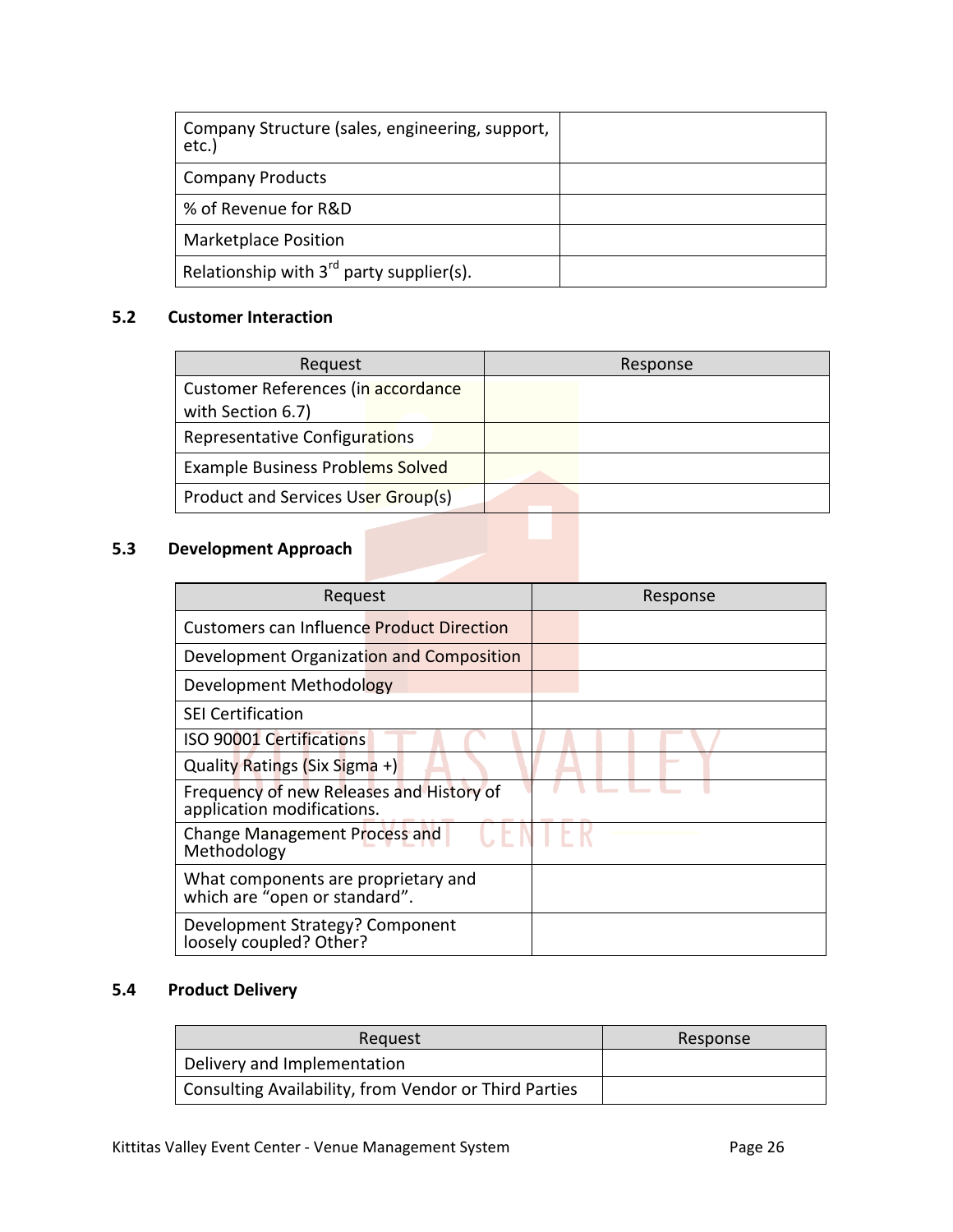| <b>Training Options and Levels</b>                                                                                                                 |  |
|----------------------------------------------------------------------------------------------------------------------------------------------------|--|
| Number of Training and Use Hours to become<br>Proficient (on average)                                                                              |  |
| Service Level Agreement Metrics                                                                                                                    |  |
| Service Level Agreement Options                                                                                                                    |  |
| Total Solution Delivery - end to end                                                                                                               |  |
| Benchmark Ratings. What are the published<br>volume rates or other benchmarks for integration?                                                     |  |
| Overall, will the tools support the execution of high<br>performance and high volume transactions?                                                 |  |
| Can integration be out-sourced or out-tasked to<br>vendor?                                                                                         |  |
| What infrastructure usage metrics are available<br>for sizing infrastructure to support the<br>integration?                                        |  |
| Time to Implement. From good requirements to<br>running in production. Feel free to qualify time<br>estimates.                                     |  |
| What are the roles and responsibilities during the<br>implementation process? Who needs to be<br>involved and is accountable?                      |  |
| Is there any product dependencies needed to<br>implement the integration solution?                                                                 |  |
| What is the maintenance and upgrade process?<br>How does this relate to managing versions? Are<br>there tools to move from one version to another? |  |

# **5.5 Product Pricing Structure**

| היייי ייש                               |          |
|-----------------------------------------|----------|
| Request                                 | Response |
| <b>Licensing Options</b>                |          |
| <b>Incremental Growth Options</b>       |          |
| <b>WW Pricing</b>                       |          |
| <b>Maintenance Price</b>                |          |
| <b>Upgrade Costs</b>                    |          |
| <b>Services Pricing</b>                 |          |
| <b>Training Pricing</b>                 |          |
| Installation and Implementation Pricing |          |
| <b>Total Cost of Ownership Costs</b>    |          |
| <b>Support Costs</b>                    |          |

**State of the State State** 

# **5.6 Support**

| <b>ULLONOITS</b> |
|------------------|
|                  |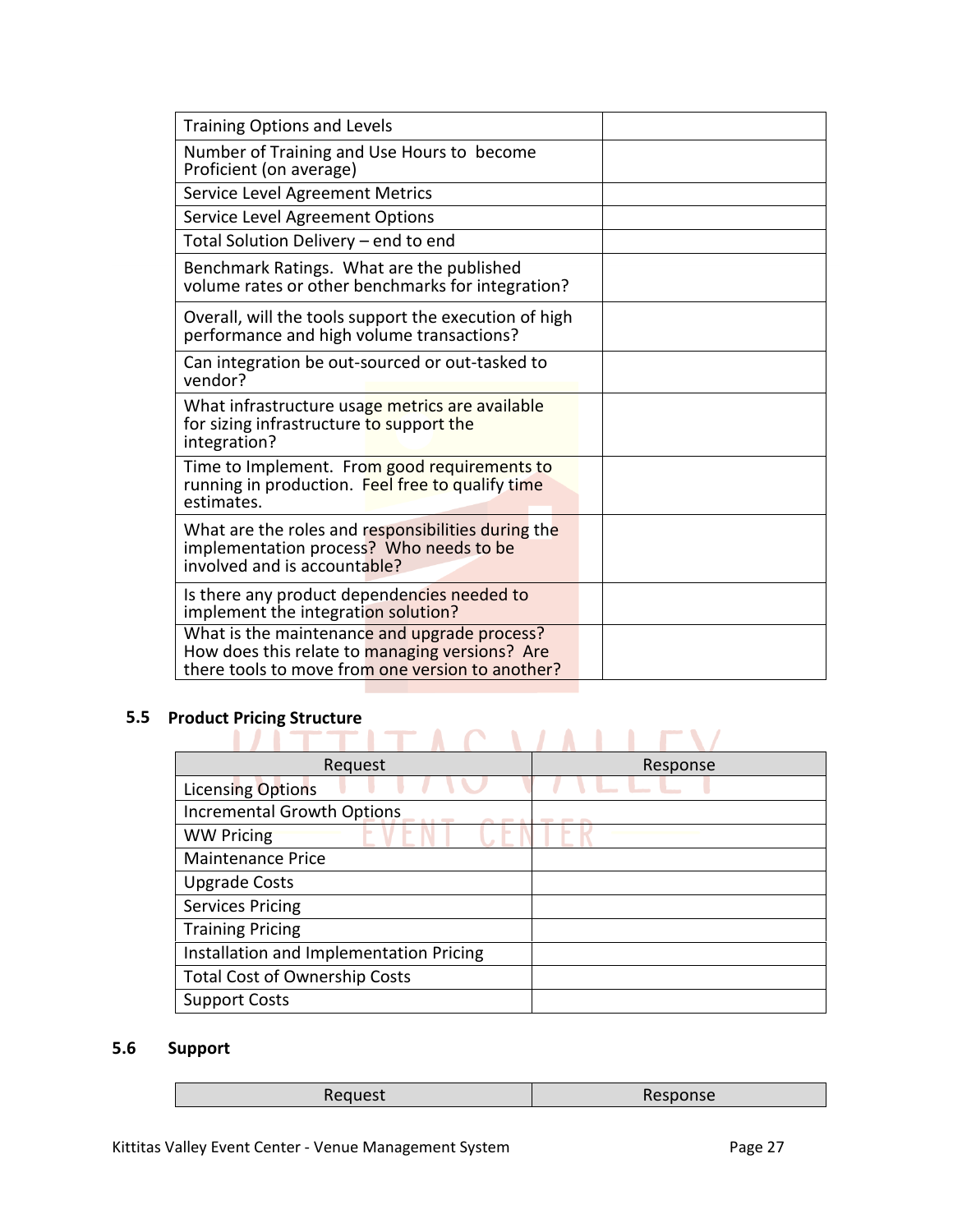| <b>WW Support Capability</b>                                                                           |  |
|--------------------------------------------------------------------------------------------------------|--|
| <b>Multi-Lingual Support Capability</b>                                                                |  |
| <b>Problem Management Process</b>                                                                      |  |
| <b>Problem Resolution Process</b>                                                                      |  |
| 24X7 Support / Help Desk                                                                               |  |
| # FTE's (Full-Time Employees) required for<br>Kittitas Valley Event Center to support the<br>solution. |  |

#### **6.0 PROPOSER INFORMATION**

In a written response, answer the following statements and include all pertinent documentation with proposal submission.

#### **6. 1 Management**

The Kittitas Valley Event Center wants to understand the long term directions of its business partners.

- **6.1.1** Please describe the vision of the Proposer's business.
- **6.1.2** State the vision and plans for the Proposer's products.
- **6.1.3** Discuss the management team and how they are key to bringing about the business and product visions. Include names and biographies of key executives.
- **6.1.4** Discuss the expectations from a business relationship between KVEC and the Proposer. Be specific.

#### **6.2 Financial Analysis**

The Kittitas Valley Event Center wants assurance that its partners are financially secure.

- **6.2.1** State total revenue for the past three years, and forward projections for two years.
- **6.2.2.** State revenue by major product lines or business segments.
- **6.2.3** Identify, by percent, the portions of revenue derived from new business, service and maintenance.
- **6.2.4** State targets, performance and trends on internal key financial rations: profit margin, ROA, ATO.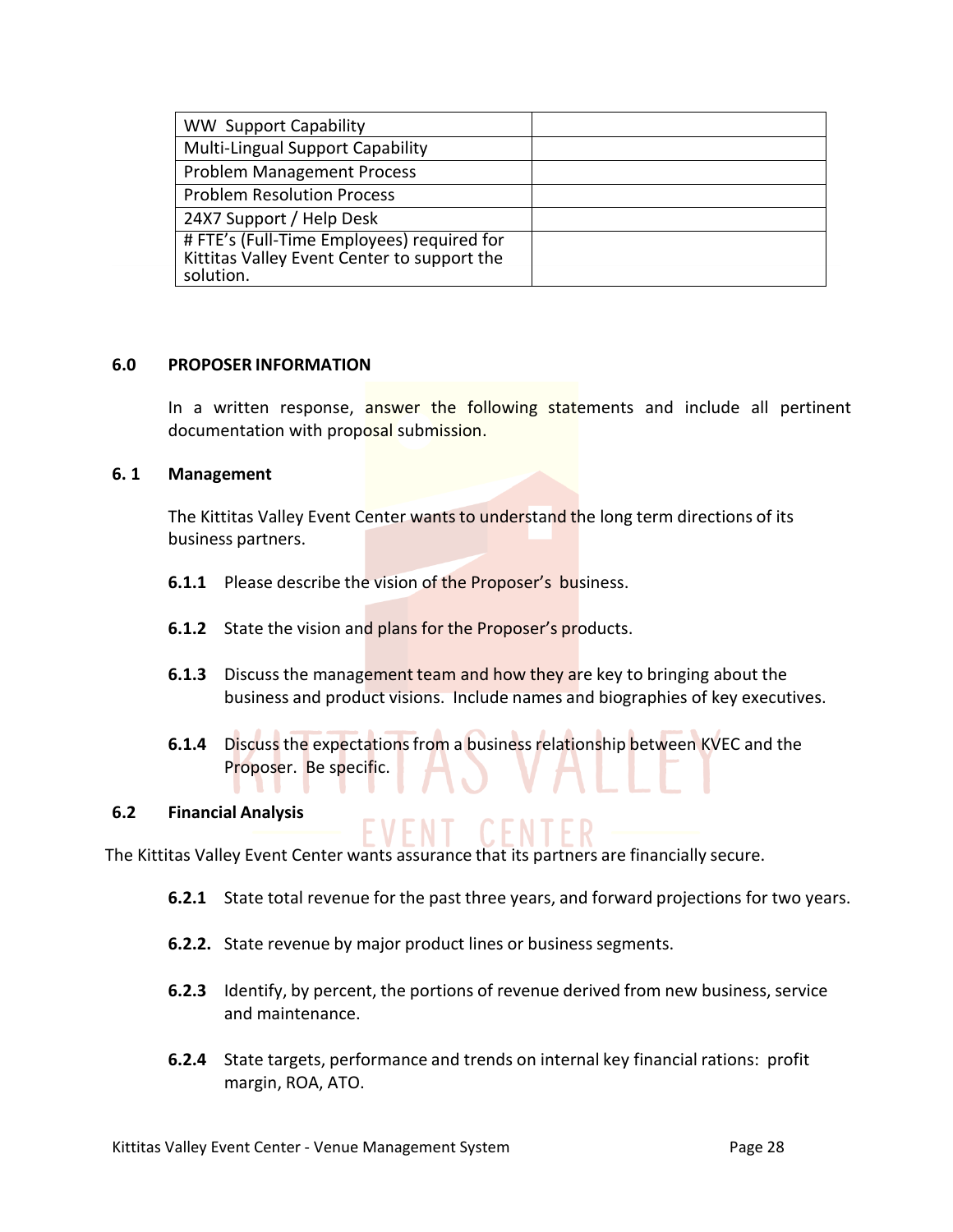**6.2.5** Identify any outstanding or pending litigation and describe the associated risk.

# **6.3 Funding Analysis**

The Kittitas Valley Event Center wants assurance that its partners can undertake significant product development when necessary.

- **6.3.1**. Identify sources and amounts of businessfunding.
- **6.3.2** State the current debt-equity ratio.
- **6.3.3** Identify amounts of short and long-term debt.
- **6.3.4** Identify amounts and rates of current credit lines.

# **6.4 Market Analysis**

The Kittitas Valley Event Center wants to understand its vendor's performance in the marketplace.

- **6.4.1** Is the Proposer a certified Development Partner for Event Management Software?
- **6.4.2** Describe any international markets and participation in them.

# **6.5. Product History**

The Kittitas Valley Event Center needs to be familiar with the history of the product under evaluation.

- **6.5.1** Does the Proposer offer a centralized event and venue management business modules into one integrated web based portal?
- **6.5.2** Discuss the product's history since introduction in terms of its age and any major revisions/release.
- **6.5.3** Explain the product release strategy and how frequent releases are delivered.
- **6.5.4** Discuss the Proposer's views on the currency of the product relative to the needs of the marketplace and the vision for going forward.
- **6.5.5** Describe and provide the product documentation.

# **6.6 R&D Strategies**

The Kittitas Valley Event Center wants to understand how products are developed, the scope of

Kittitas Valley Event Center - Venue Management System **Page 29** Page 29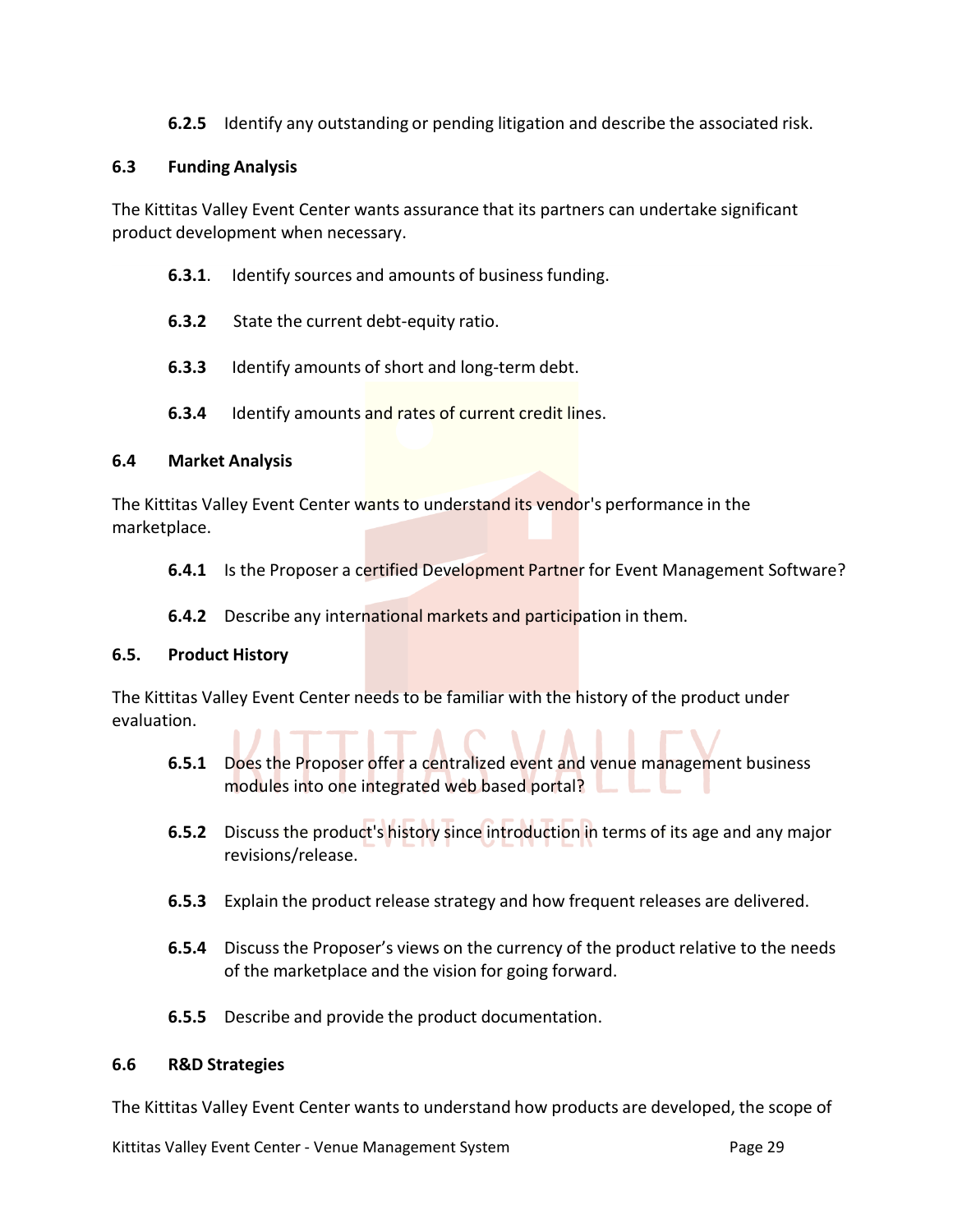the R&D effort, and the key people involved in the effort.

- **6.6.1** What product innovation can the Proposer claim they are/were first to the market in the last 10 years?
- **6.6.2** Please state the % of revenue spent on R&D.
- **6.6.3.** Identify the total expense devoted to product development.
- **6.6.4** State what software life cycle methodology(s) are used in product development.
- **6.6.5** Describe the long range vision for the product.
- **6.6.7** State any product design strategies, e.g. modularity, portability, etc.
- **6.6.8.** Identify the key development personnel and supply their biographies.

### **6.7 Customer References**

The Kittitas Valley Event Center expects to see the product in operation and discuss its performance with other customers.

- **6.7.1** Please provide a list of references with like products and services of like size scope using the proposed solution or similar products and services.
- **6.7.2** A reference check would include customersatisfaction with the overall functionality, use and support of their system. Each reference should include:

Company Name Address Point of "contact"; person who is willing to not only talk to the Kittitas Valley Event Center, but arrange an on-site visit if requested

- **6.7.3.** Discuss how long each customer has had the product in use.
- **6.7.4.** Describe how the product is being used and to what extent.

### **6.8 Support, Maintenance, and History**

The Kittitas Valley Event Center wants to understand the product support operation.

**6.8.1** Discuss the level of pre and post sale customer support provided and identify references.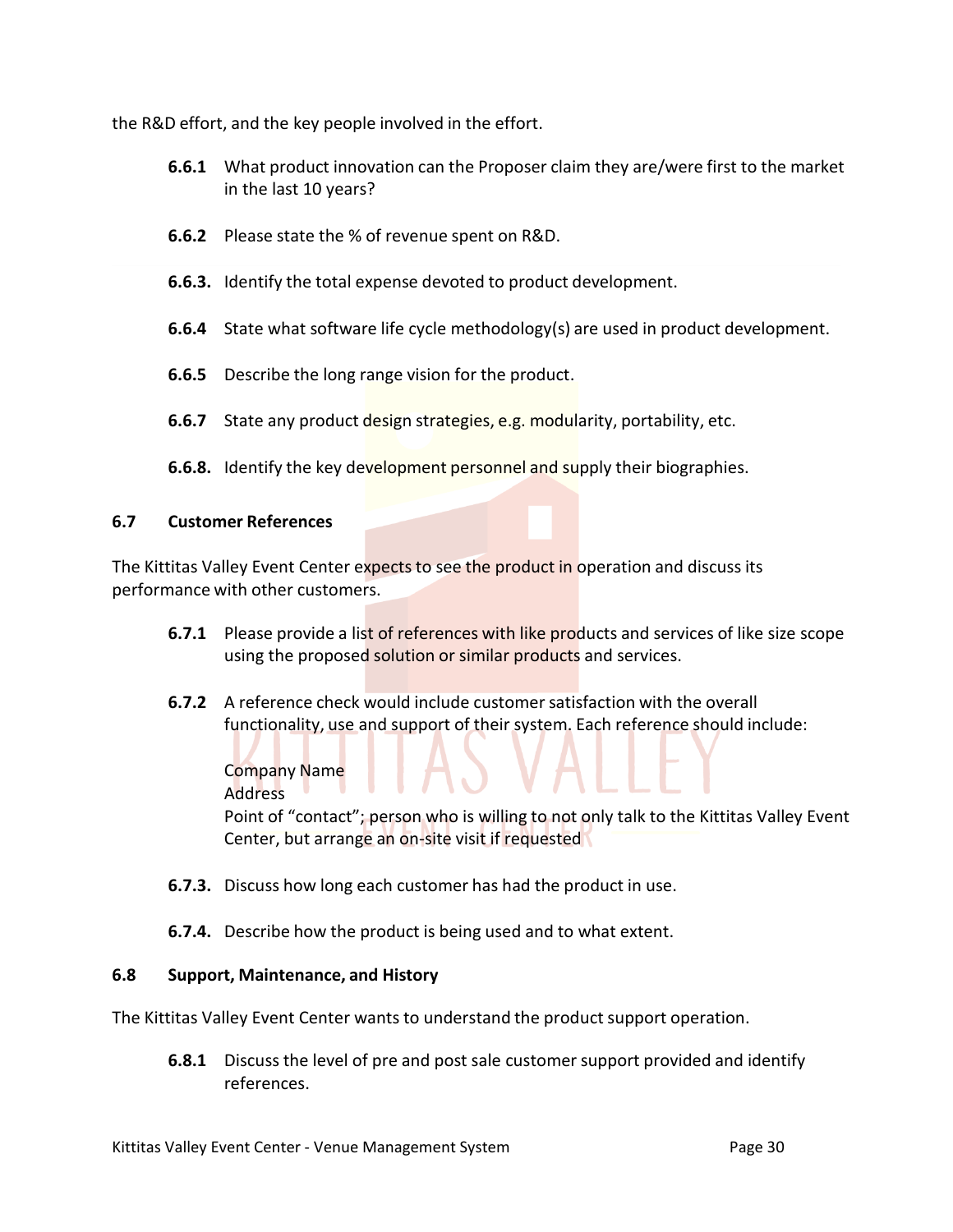- **6.8.2** Discuss the major issues in field support and how these issues are being resolved.
- **6.8.3** Identify the length of the maintenance contract period. Discuss when it starts and what the customer can expect to receive before and after it is in force.
- **6.8.4** Describe the maintenance/support organization and operation in terms of location, number of centers, number of support personnel and how it is accessed.
- **6.8.5** Describe the support response times and processes.

### **6.9 Alliances**

The Kittitas Valley Event Center wants to know of any third-partiesinvolved in supplying or servicing the product.

- **6.9.1** Please identify any third-party businesses involved in product development and state the nature of the agreement.
- **6.9.2** Identify any third-party business involved in product support and state the nature of the agreement.
- **6.9.3** Describe any third-party products which are licensed or cross-licenses as part of the proposed products, e.g., embedded, marketed, distributed, etc.

### **6.10 Contractual Language and Pricing (Please see requirement for changesin Section 3.6)**

The Kittitas Valley Event Center needs to understand the contract and its implicationsto Kittitas Valley Event Center.

- **6.10.1** Describe the standard terms and conditions to include license maintenance and training. Provide the Kittitas Valley Event Center with a copy prior to the team's vendor site visit.
- **6.10.2** Explain the process that you use to include the Kittitas Valley Event Center' terms and conditions.
- **6.10.3** Describe the product pricing structure in terms of base (list) pricing and discount levels.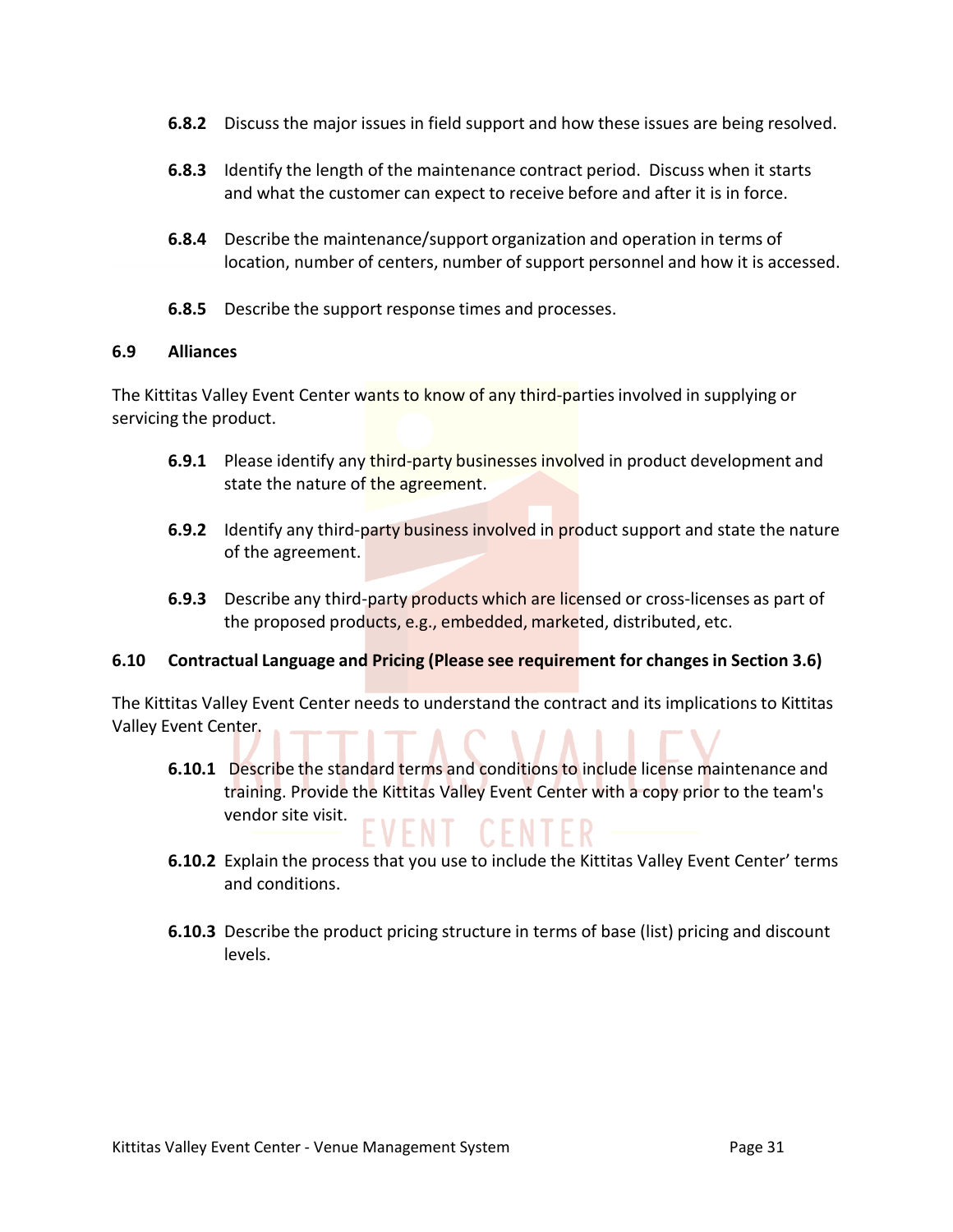# **Price Sheet KVEC Event and Venue Management System RFP**

| <b>Item</b> | <b>Manufacturer/Product code</b>                                                                                                                                          | <b>Price</b> |
|-------------|---------------------------------------------------------------------------------------------------------------------------------------------------------------------------|--------------|
| 1.          |                                                                                                                                                                           | \$           |
| 2.          | <b>Additional Hardware</b><br>(Attach an additional sheet detailing the list of peripherals<br>needed or recommended, along with the associated costs for<br>each piece.) |              |
|             | 3. Implementation<br>(Attach an additional sheet detailing the estimated timelines<br>for the installation process for each location.)                                    |              |
|             | 4. Training<br>(Attach an additional sheet detailing the estimated total time<br>for training, along with a detailed list of the associated costs.)                       |              |
|             | 5. Annual Support/Maintenance/Operation - First Year<br>(Include total cost of annual support/maintenance/operation)                                                      |              |
|             | 6. Annual Support/Maintenance/Operation-2 <sup>nd</sup> Year<br>(Include total cost of annual support/maintenance/operation)                                              |              |
|             | 7. Annual Support/Maintenance/Operation - 3rd Year<br>(Include total cost of annual support/maintenance/operation)                                                        |              |
|             | 8. Annual Support/Maintenance/Operation - 4 <sup>th</sup> Year<br>(Include total cost of annual support/maintenance/operation)                                            |              |
|             | 9. Annual Support/Maintenance/Operation $-5^{th}$ Year<br>(Include total cost of annual support/maintenance/operation)                                                    |              |
|             | <b>TOTAL COST</b><br>\$                                                                                                                                                   |              |